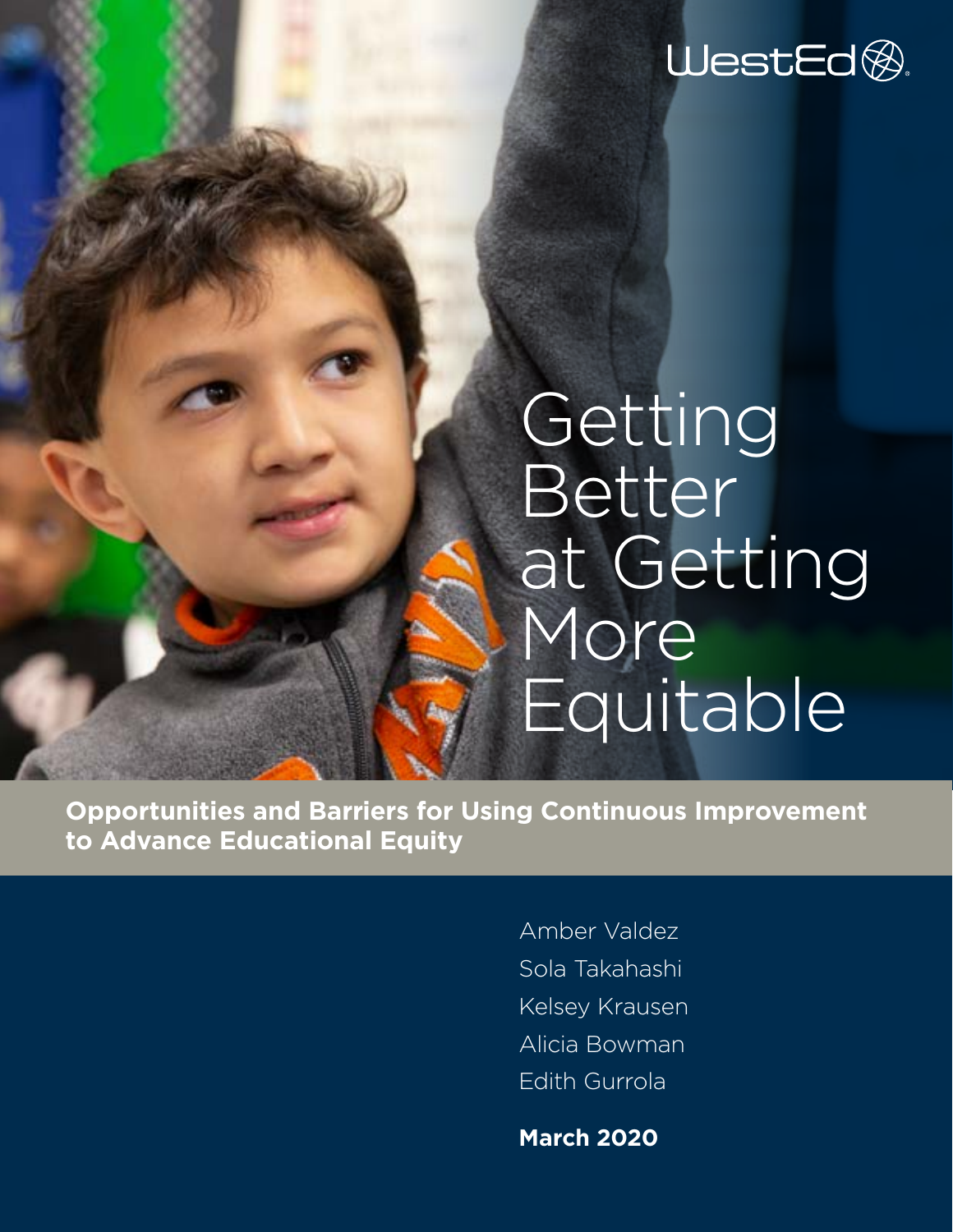

© 2020 WestEd.

Suggested citation: Valdez, A., Takahashi, S., Krausen, K., Bowman, A., & Gurrola, E. (2020). *Getting better at getting more equitable: Opportunities and barriers for using continuous improvement to advance educational equity*. WestEd.

This report was produced with funding from the Stuart Foundation.

WestEd is a nonpartisan, nonprofit research, development, and service agency that works with education and other communities throughout the United States and abroad to promote excellence, achieve equity, and improve learning for children, youth, and adults. WestEd has more than a dozen offices nationwide, from Massachusetts, Vermont, and Georgia to Illinois, Arizona, and California, with headquarters in San Francisco. For more information about WestEd, visit <http://www.WestEd.org>; call 415.565.3000 or, toll-free, (877) 4-WestEd; or write: WestEd / 730 Harrison Street / San Francisco, CA 94107-1242

We also invite you to go to **[WestEd.org/subscribe](https://wested.org/subscribe/)** to sign up for our semi-monthly e-newsletter, the WestEd E-Bulletin, to receive the latest research, free resources, and solutions from WestEd.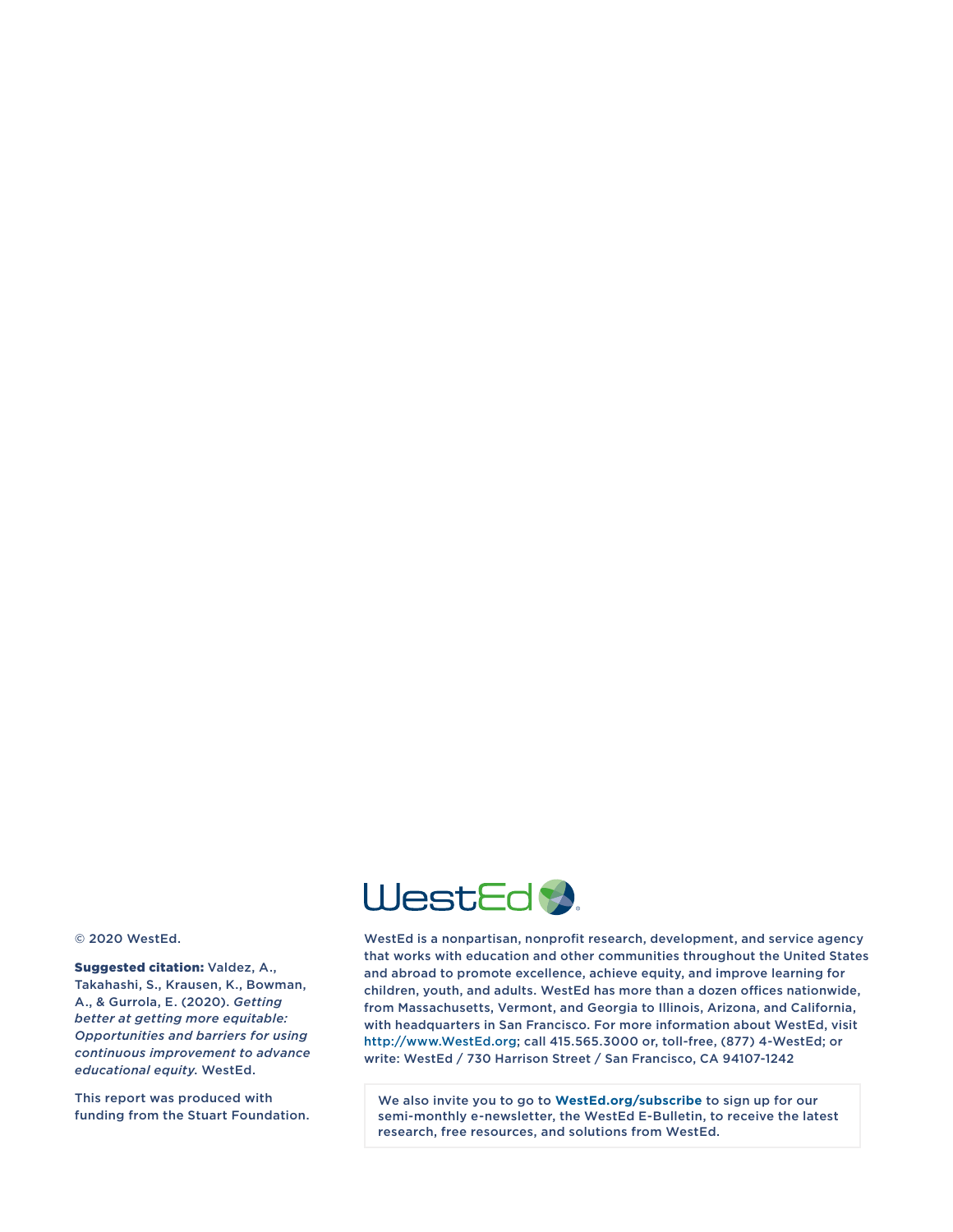# Contents

| Continuous improvement: A potential approach to advancing equity in education2 |  |  |  |
|--------------------------------------------------------------------------------|--|--|--|
|                                                                                |  |  |  |
|                                                                                |  |  |  |
| <b>Education Leaders Believe in the Potential of Continuous</b>                |  |  |  |

| Barriers and Challenges ……………………………………………………………………………………………12                              |
|--------------------------------------------------------------------------------------------|
| Continuous improvement can be oversimplified, be interpreted as                            |
|                                                                                            |
| Equity work is emotional and complex, and requires time, trust, and personal investment 13 |
|                                                                                            |
| Conversations about race and class can be emotionally sensitive,                           |
| Conditions for continuous improvement to advance                                           |
|                                                                                            |
|                                                                                            |
| There are not sufficient professional-learning and capacity-building                       |
|                                                                                            |
| Continuous improvement learning opportunities often include little to no focus on equity17 |
| Organizations are engaging to different extents in                                         |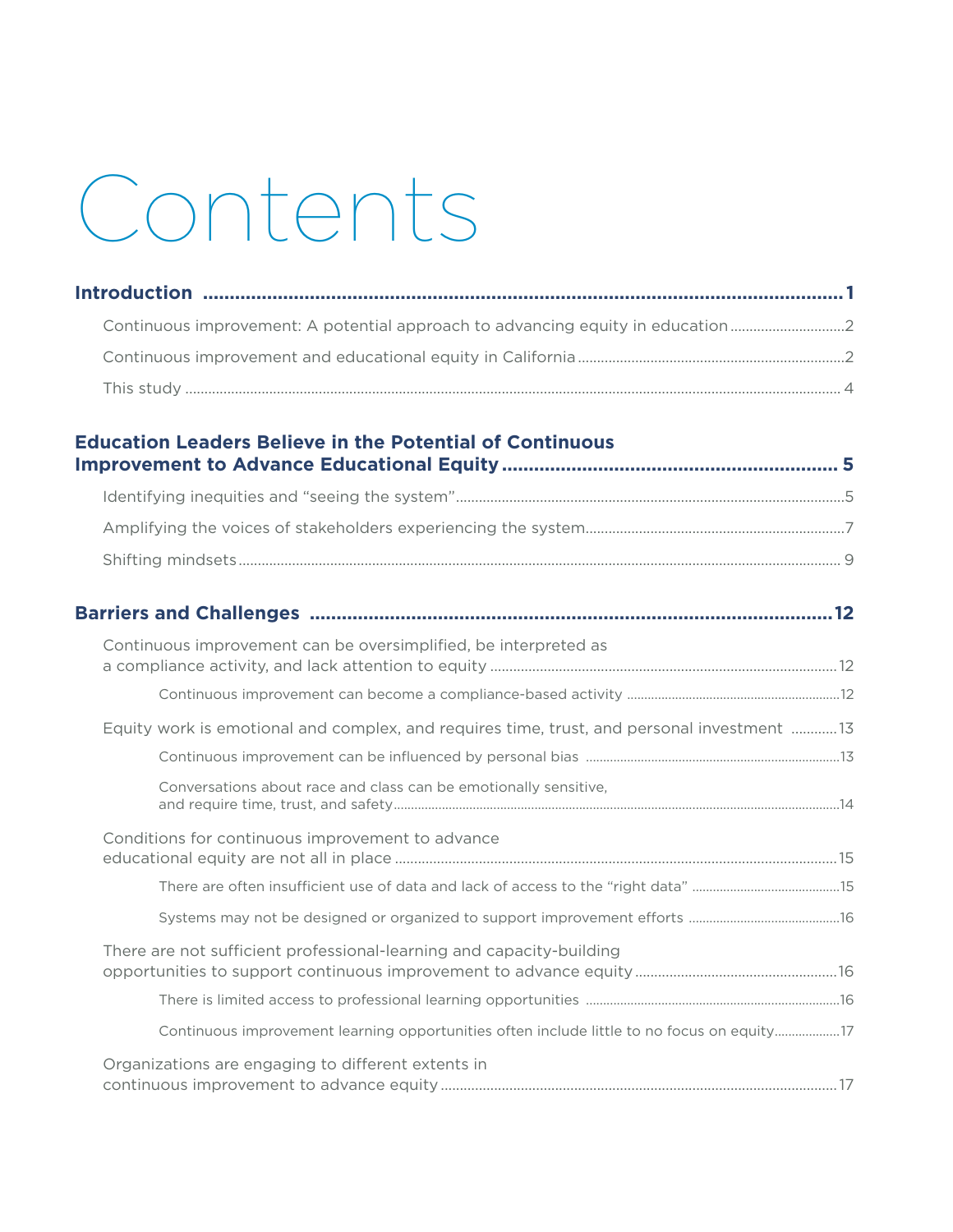| - 29 |  |
|------|--|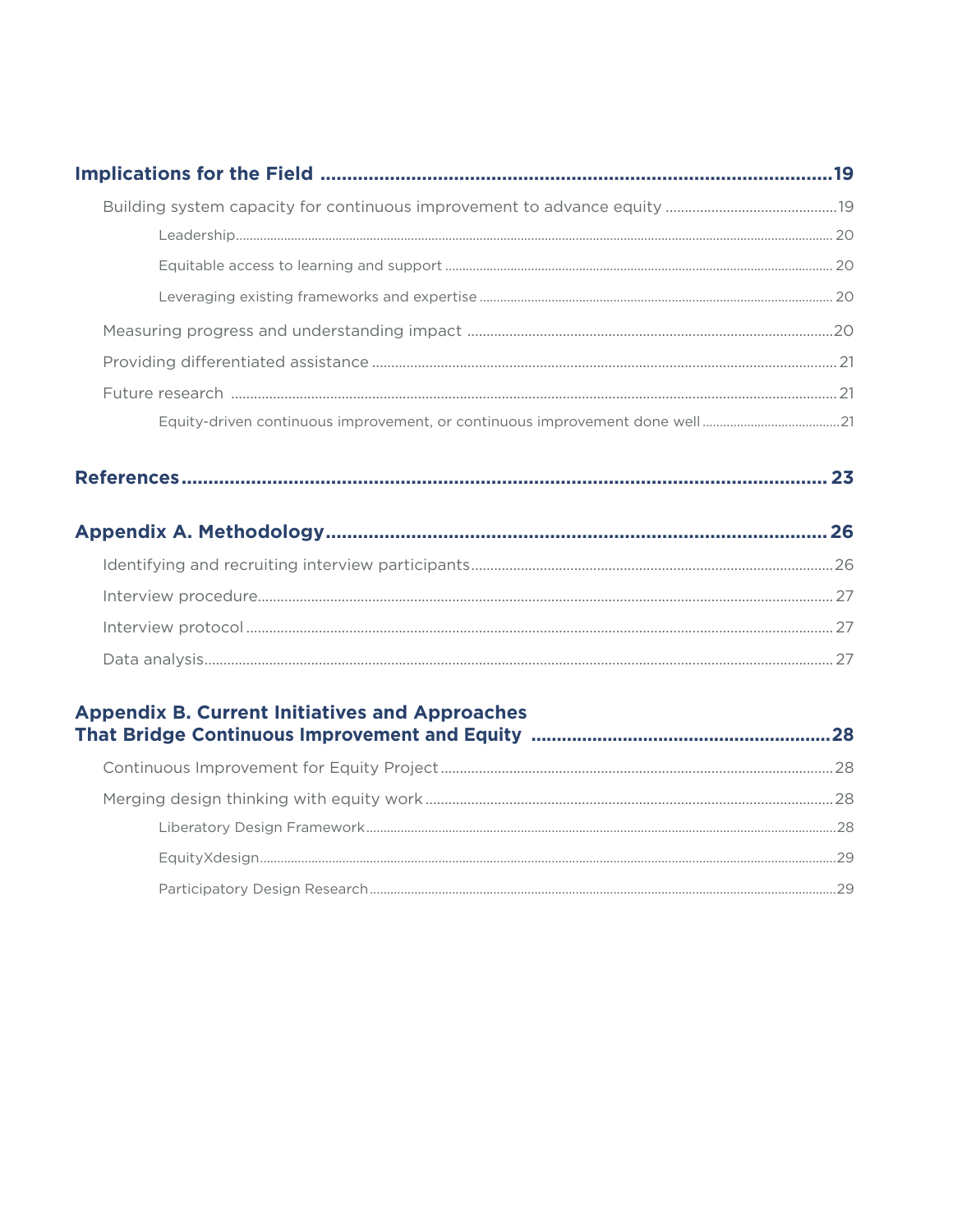### <span id="page-4-0"></span>Introduction

In California and across the United States, the K–12 education system continues to perpetuate disparities in learning experiences and outcomes for students, based on race/ethnicity, language, income, and ability, to name a few. In California, African American students, students learning English, students with disabilities, students in foster care, and students who are homeless each scored more than 45 points below the standard on the Smarter Balanced Summative Assessment for English language arts/literacy, and students who are economically disadvantaged scored 30 points below the standard, in 2018–19 (California Department of Education, 2017). Additionally, African American students have the highest rates of chronic absenteeism and are more likely to be suspended, relative to their peers from other racial/ethnic groups (Petek, 2020). Students of color and socioeconomically disadvantaged students also have less access to qualifed, experienced teachers (Adamson & Darling-Hammond, 2011; Cardichon et al., 2020), and less access to high-quality learning materials (U.S. Department of Education Office for Civil Rights, 2014) and facilities (Filardo et al., 2006), compared to their white peers and their socioeconomically advantaged peers. School districts serving the largest populations of African American, Latino, and/or Native American students received approximately \$1,800, or 13 percent, less per student in state and local funding than those schools serving the fewest students of color (Morgan & Amerikaner, 2018).

These educational experiences and outcomes are rooted in a legacy of inequitable treatment and opportunity in the United States public education system (Tatum, 2008). African American children were denied the right to education from the beginning of public schooling through the nineteenth century; Chinese American children were excluded from public schools in the mid- to late nineteenth century; Native American children and Mexican American children faced forced assimilation and Americanization during the late nineteenth and early twentieth centuries; and schools across the country were segregated based on race until *Brown v. Board of Education* in 1954. Today, de facto segregation and other systemic

inequities persist (Lewis & Diamond, 2015). Some research indicates that structural racism — "a system of hierarchy and inequity" that creates "preferential treatment, privilege and power for white people at the expense of Black, Latino, Asian, Pacific Islander, Native American, Arab and other racially oppressed people" (Lawrence & Keleher,  $2004$ , p. 1)  $-$  contributes to inequity in the education system (see, for example, Vaught & Castagno, 2008; Urban Institute, n.d.).

Educational inequity is characterized by unfair treatment, unequal opportunity, and unequal access to information and resources in the education system. Research suggests that addressing educational inequity requires refecting upon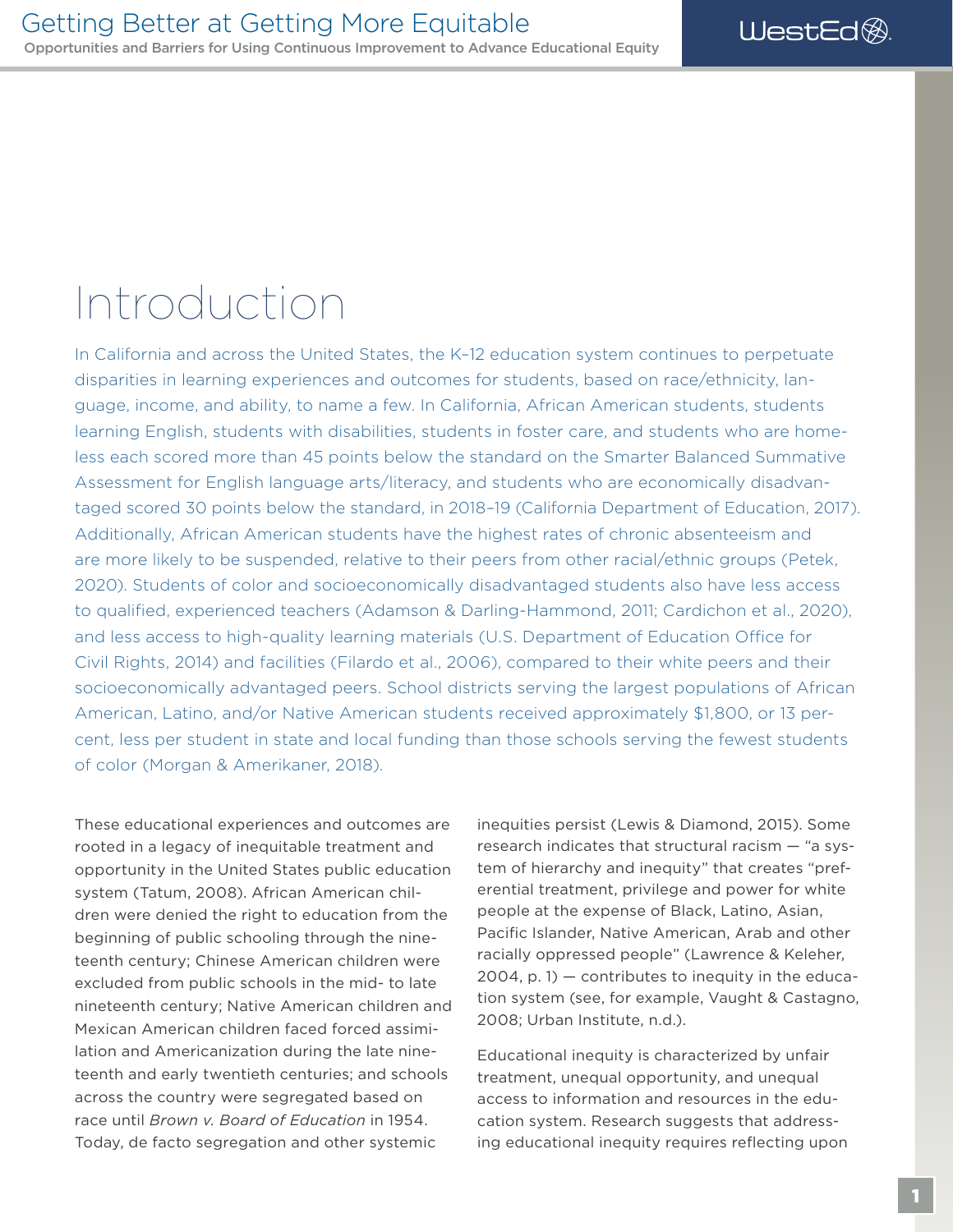<span id="page-5-0"></span>and investigating current systems, and using this learning to improve them (Lewis & Diamond, 2015; Kania et al., 2018). This includes exploring policies, practices, resource flows, relationships, power dynamics, and mental models in a system (Kania et al., 2018). As Lewis and Diamond (2015) explain in their investigation of inequity in a diverse, well-resourced comprehensive high school:

*School leaders can carefully diagnose the causes of specifc outcomes in their schools and engage in purposeful design and redesign of organizational routines to facilitate diferent outcomes. Such an approach helps us move beyond accusation and blame and toward equity-based practices that can transform educational outcomes. (p. 176)* 

Continuous improvement offers a disciplined approach to this type of system analysis and improvement.

#### **Continuous improvement: A potential approach to advancing equity in education**

Continuous improvement supports system stakeholders to see, understand, and transform complex systems (Bryk et al., 2015). In this paper, *continuous improvement*  is used as an umbrella term that captures a range of disciplined system improvement methodologies, including improvement science and human-centered design. These methodologies share a common purpose: to learn about the experiences of those who are directly impacted by systems, and to use

that learning to design better systems with and for those directly impacted by the systems within which they operate.

Some believe that continuous improvement offers a promising strategy to recognize — and then dismantle — both explicit and implicit inequities rooted in education systems, such as inequities related to policies, practices, resource flows, relationships, power dynamics, and mental models (Bryk, 2017; Kania et al., 2018; Lee & Riordan, 2018; O'Day & Smith, 2019). However, others have noted that, despite some progress, current continuous improvement efforts in California are insufficient to address persistent inequities in the state's education systems (Fullan et al., 2019; Plank et al., 2018).

To improve understanding of how continuous improvement is being used to advance educational equity, this paper looks closely at the strengths and weaknesses of current continuous improvement approaches for advancing educational equity. It presents findings based on interviews with leaders at diferent levels of California's education system.

#### **Continuous improvement and educational equity in California**

Many practitioners in California were first exposed to continuous improvement through the statewide system of support, a central component of California's accountability and continuous improvement system. As defined by the California Department of Education (n.d.), "the overarching goal of California's system of support is to help local educational agencies

#### **Defining educational equity**

As is true of continuous improvement, numerous definitions of educational equity exist in the field. The study team adopted the definition of educational equity employed by the National Equity Project, an organization that has been at the forefront of efforts to improve educational equity in California and beyond: "Educational equity means that each child receives what they need to develop to their full academic and social potential" (National Equity Project, n.d.). Many system changes are required to meet the goal described in this definition, including ensuring that appropriate resources are distributed to meet each student's needs and implementing intrapersonal, interpersonal, and systemic transformations to create a supportive and rigorous learning environment that allows each child to thrive.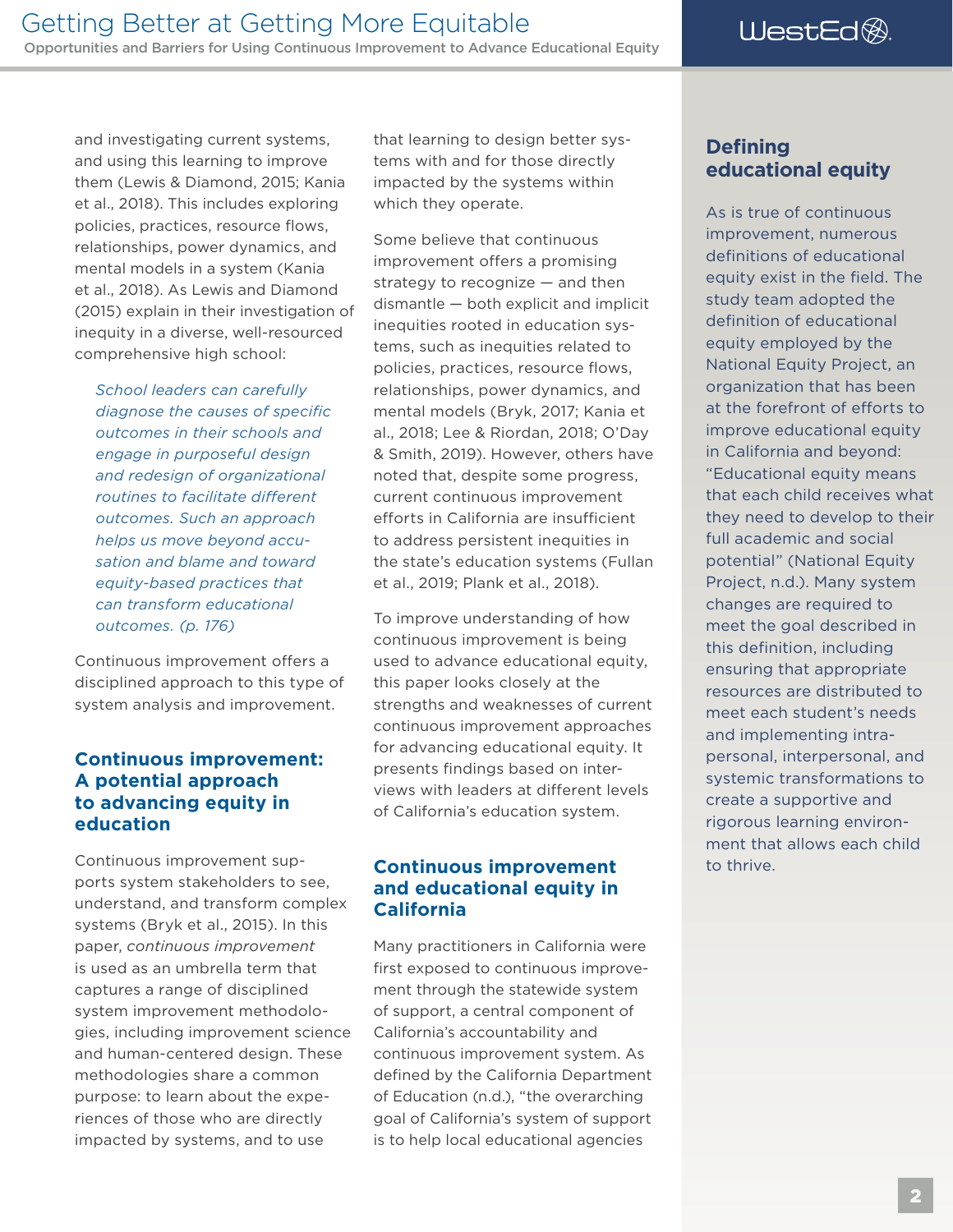and their schools meet the needs of each student improvement strategies to provide differentiated they serve, with a focus on building local capacity to sustain improvement and to efectively address assessments and root-cause analyses, to help disparities in opportunities and outcomes." The school district leaders and stakeholders investigate system of support is guided by continuous improvement principles and methods, to help offices of education are using continuous  $_{\text{qaps.}}$ 

assistance<sup>1</sup> to school districts, such as needs

1 Differentiated assistance consists of individually designed<br>school districts improve. For example, county assistance to address performance issues and achievement

#### **What is continuous improvement?**

Continuous improvement efforts generally involve some variation of the following iterative cycle of activities:

- » Facilitating investigative processes (e.g., empathy interviews, root-cause exercises) to understand a problem and the system that produces it
- » Focusing learning efforts to develop shared aims for improvement
- » Generating or gathering ideas for change
- » Iteratively testing changes at a small scale before eventually bringing them to full and reliable implementation

There are many defnitions for continuous improvement across the literature, but continuous improvement is often used as an umbrella term to capture a range of disciplined system-improvement methodologies, including improvement science, networked improvement communities, Lean, Six Sigma, and Design-Based Implementation Research. These methodologies share a common approach of empirically testing changes to a system by focusing on improving the interactions of people, processes, materials, and norms toward a common goal. This approach calls for centrally including the voices of those at the front lines of the system (e.g., teachers) and of those who use the system (e.g., students, families) in order to guide the work.

With this focus on including the voices of key stakeholders, and in some other aspects, continuous improvement draws heavily on design-thinking approaches to innovation. Design-thinking approaches have at their core a search for new ideas and prototypes through understanding users' experiences and through developing empathy.

Organizations that adopt continuous improvement as their approach to learning and improvement are often characterized by the following:

- » Shared, evidence-based processes and practices
- » Shared responsibilities, organizational goals, and priorities
- » A shared improvement methodology
- » A data infrastructure that provides feedback tied to organizational outcomes
- » A culture and discipline of learning from failures and near-failures
- » Leadership practices that build and sustain a continuous-improvement culture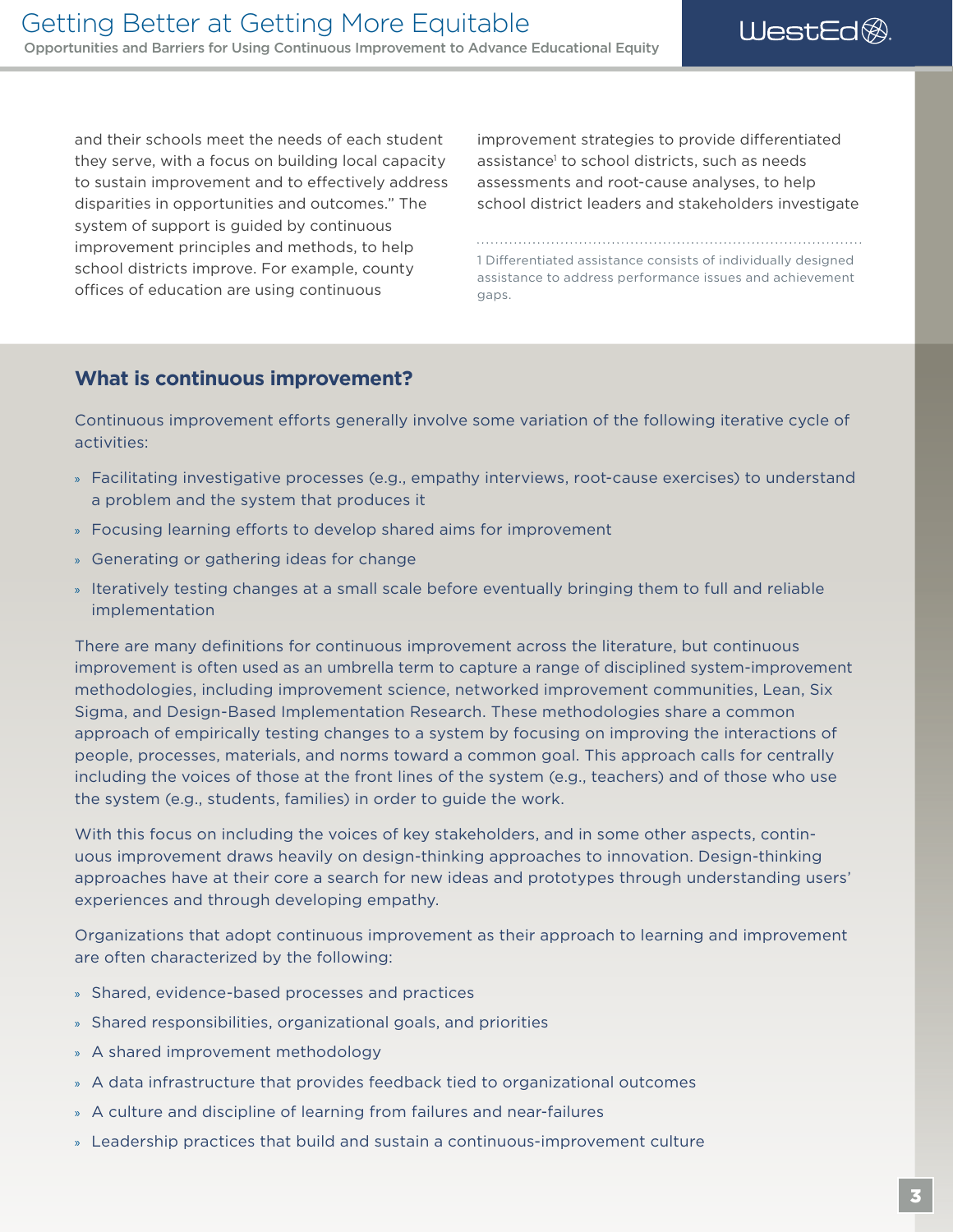WestEd<sup>®</sup>

<span id="page-7-0"></span>and understand why the system is producing current outcomes, and to use that understanding to begin identifying potential interventions.

While it is known that K–12 education leaders are increasingly using continuous improvement approaches for school and district improvement efforts, less is known about how system leaders are using, or supporting the use of, continuous improvement to advance educational equity — and about what leaders might be struggling with or what might be working well. In fact, despite an increasing focus on continuous improvement in California and across the country, there is limited research demonstrating what efective use of continuous improvement as an intentional and primary lever for increasing educational equity looks like in practice.

#### **This study**

To help address this knowledge gap, WestEd, with support from the Stuart Foundation, conducted research to understand the ways in which education leaders are thinking about and using continuous improvement to advance educational equity in California. This paper builds on a 2017 report by Policy Analysis for California Education (PACE) and WestEd, describing the strengths and barriers to implementing continuous improvement in California (Hough et al., 2017), to look more deeply into how continuous improvement is being used to address persistent inequities that impact students of color and other underserved student groups.

This paper describes findings from a set of interviews conducted in fall 2019 with 21 leaders from various state education agencies, county offices of education, school districts, schools, technical assistance (TA) organizations, and other nonprofit organizations from across California. (See Appendix A for a description of the research methodology.) Our analysis of interviews suggests that despite the tremendous value and potential that many education leaders see for continuous improvement to advance educational equity, few of these leaders' educational organizations have fully embraced continuous improvement as a strategy to move toward equity. Furthermore, education leaders repeatedly cautioned against the idea that current continuous improvement methodologies, as they are practiced, are sufficient on their own to reduce disparities in student outcomes. Rather, education leaders asserted the need for equity to be a more intentional and integrated aspect of a continuous improvement approach than it is currently. This paper also outlines barriers and challenges faced by education leaders in using continuous improvement to advance educational equity, and illuminates some of the promising practices emerging from the field. It concludes with a discussion of the implications for the field of current continuous improvement implementation efforts, as well as some additional considerations for continuous improvement to advance educational equity.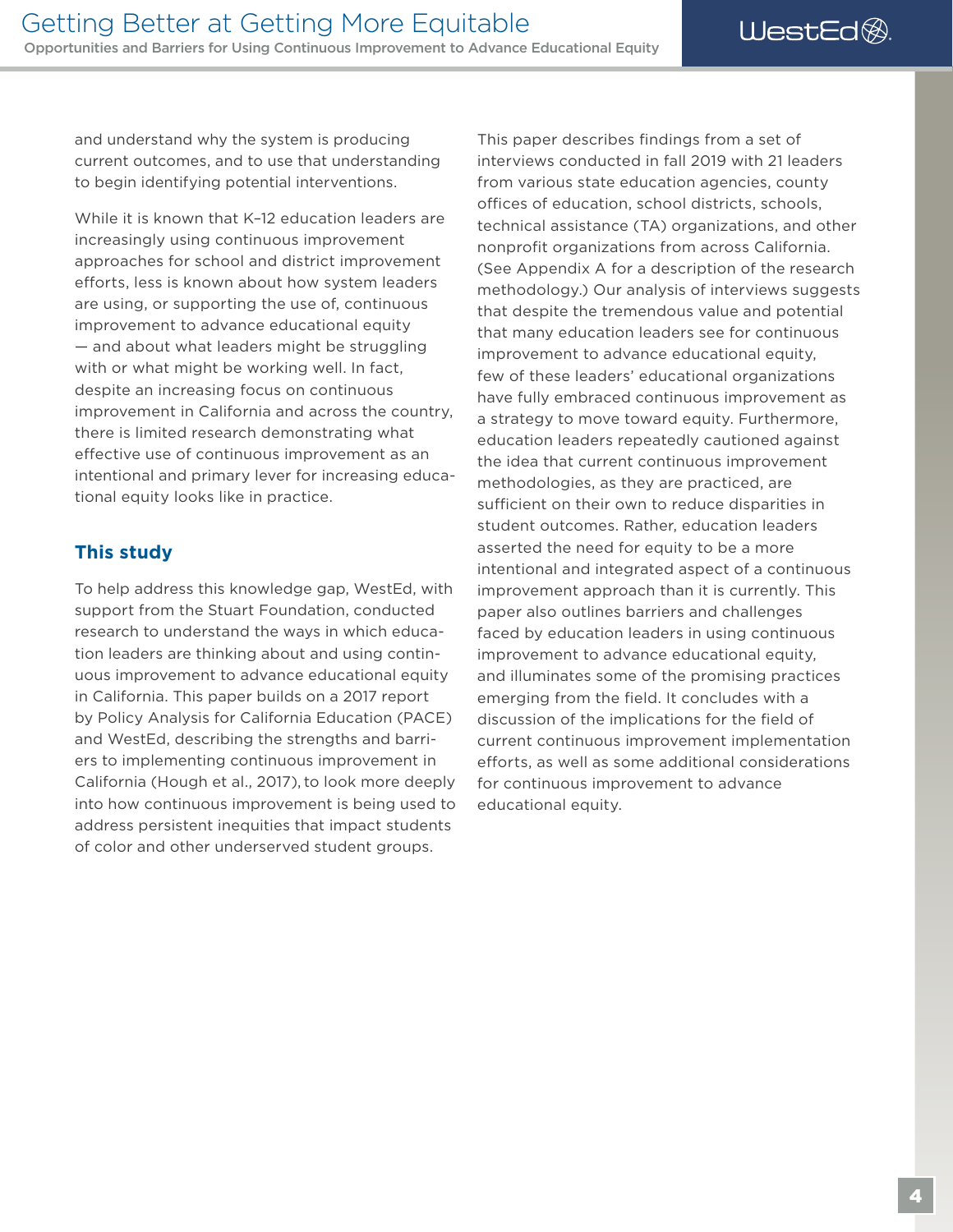### <span id="page-8-0"></span>Education Leaders Believe in the Potential of Continuous Improvement to Advance Educational Equity

Interviews with our sample of education leaders revealed their strong belief in the potential of a continuous improvement approach to improve educational equity. Leaders specifcally noted the potential of continuous improvement for amplifying the voices of those who have been traditionally excluded from consequential decisions in education and for creating a structure for inquiry and investigation of the root causes of inequities in education systems. However, as described in the following *Promising Practices* text boxes and in the *Barriers and Challenges* section, our fndings also revealed that although leaders expressed belief in the potential of continuous improvement to advance educational equity, they cautioned that it can only do so if it is applied thoughtfully, with an intentional equity commitment, and if stakeholders are meaningfully and substantively included in the process.

#### **Identifying inequities and "seeing the system"**

Part of the continuous improvement process involves conducting investigations to identify and better understand what problems exist and what might be contributing to these problems in the system. Accordingly, education leaders noted that continuous improvement can help to reveal where inequities exist in the education system and that it offers processes for understanding the root causes of these inequities. As one county leader noted:

*[Educational inequities] come out . . . And once something's called to our attention, we really want to know why. Why is that happening, and what is it that I, as a leader, can do to change the system? . . . Continuous improvement would bring that to light with a root-cause analysis.* 

Another leader noted, "For me, absolutely, continuous improvement is a strategy, a tool, a mindset, that has the potential to significantly change education if it's done well . . . We've seen that if continuous improvement is done well, it actually unearths issues of equity." A state leader agreed "full-heartedly" that continuous improvement can advance educational equity:

*It's what inspired me to continue to learn and continue to advocate for [continuous improvement] to happen across the state . . . . I believe the principles of . . . continuous improvement help us to dig under and not go to where we [are] normally headed . . . I believe that if we can get very strategic and thoughtful about how we approach [continuous improvement], if we get the right members around the table and really dig into those difcult conversations [about equity*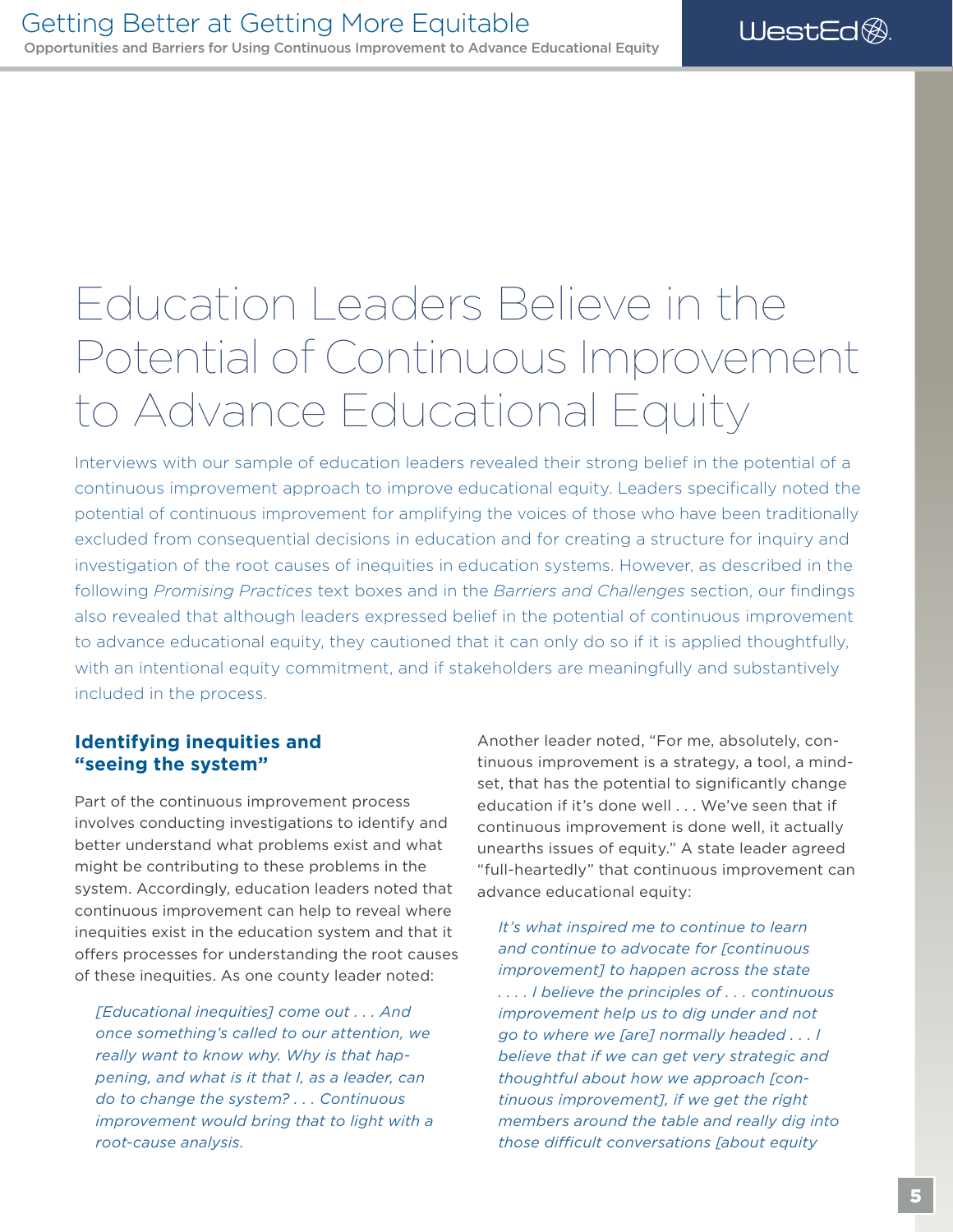#### **Promising practice: Disaggregating data by student identity characteristics**

A key tenet of continuous improvement is to see, understand, and reduce the undesirable variation that a system produces. In the context of continuous improvement to advance equity, education leaders pointed to the practice of disaggregating data by student identity characteristics as an essential early step. One county office leader recalled, "The release of the California School Dashboard in 2014 really brought [equity] home to everyone." The California School Dashboard publicly displays student outcome data, disaggregated by student groups. When reviewing data this way, this leader explained, "It was just so clear what inequities exist within our educational system."

Leaders also discussed how looking at student data can serve as a starting point for investigating and analyzing the root causes of inequities in the system. As the county office leader noted, once stakeholders see inequities, the next steps are to "peel back the onion" and to ask why these inequities exist.

Interviewed leaders cautioned that while disaggregating data by student demographics is an important step, it is just the beginning of using continuous improvement methods for equity. Some education leaders expressed concern that some educators mistakenly believe that data disaggregation is the entirety of what using continuous improvement for equity means.

*and] have the leadership, especially at the*  superintendent and central office [levels,] . . . *to be able to put in those governance practices and those systems at the district level, you can see tremendous change.* 

According to our interviews with education leaders, continuous improvement can also help practitioners understand how inequities are reproduced and supported by policies, practices, and processes within their systems. One TA provider described why it matters that continuous improvement helps practitioners "see the system":

*Issues of inequality and injustice and racism [in education] operate predominantly through the fabric of interconnected and interrelated parts [in a system] that play out in such a way that they produce and reproduce many of the inequitable outcomes that we observe.* 

This TA provider went on to describe how individual acts of racism are a "fraction of the contributing factors to what is ultimately producing the educational inequality that we are fghting," and that, thus, continuous improvement, with its focus on systems, is "necessary and essential in fighting educational inequities." As this TA provider suggests, seeing the system allows practitioners to move beyond merely identifying individual biases, to becoming more broadly aware of the systemic and institutionalized racism that frequently goes unnoticed. Continuous improvement holds the power to illuminate systems by providing opportunities for deep and meaningful inquiry into the causes of inequities in student experiences and outcomes.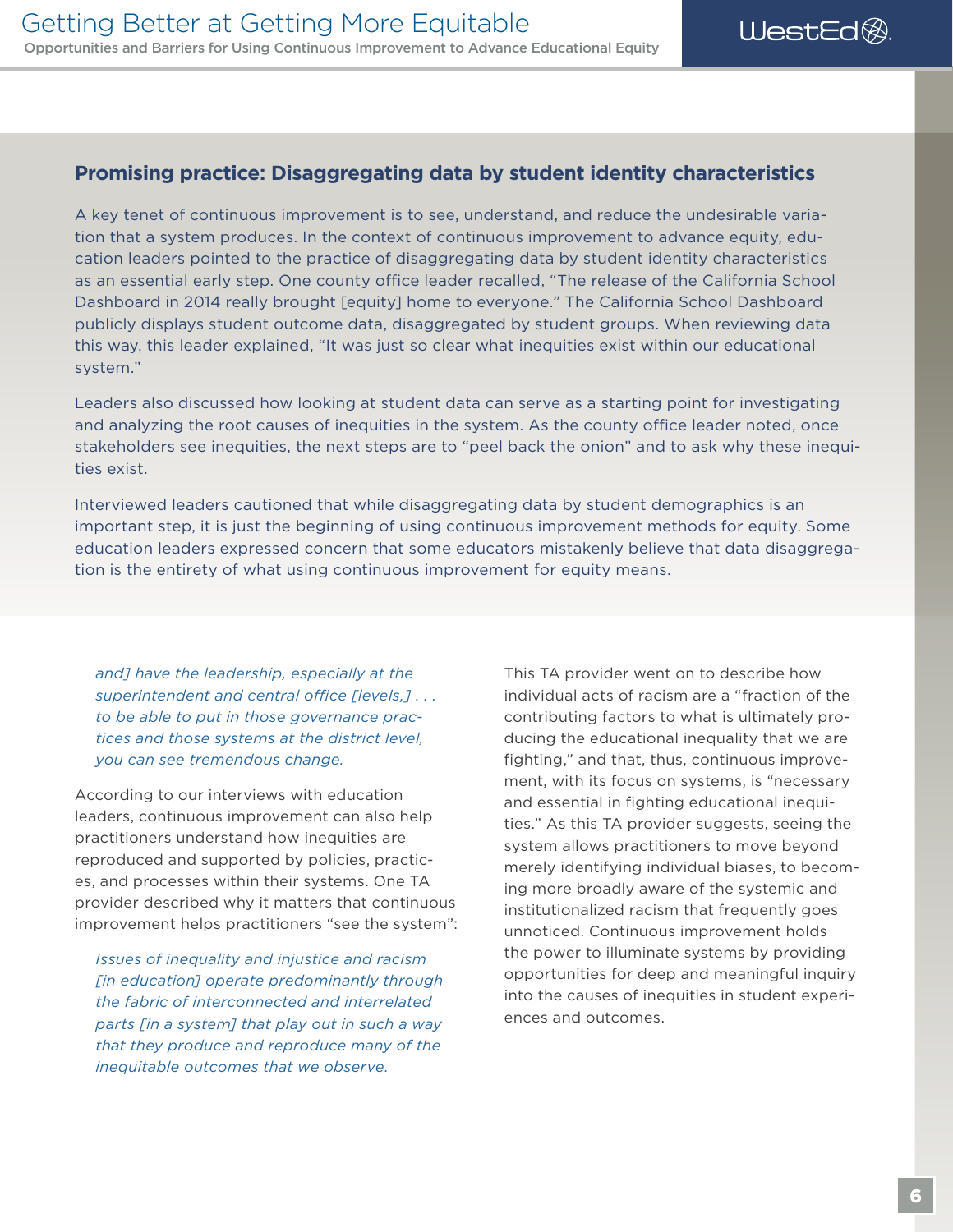WestEd<sup>®</sup>

#### <span id="page-10-0"></span>**Promising practice: Equity audits**

Educational equity audits were identifed as a promising practice for understanding and dismantling structural inequities in schools and school districts. In California and in states across the country, TA providers and county offices of education are using equity audits as a way to help educators better understand, or "see," their systems, with a particular focus on better understanding inequities in access, opportunity, and outcomes by student groups. Results from equity audits are then used to inform improvement efforts.

Equity audits cover a range of topics. Moreover, depending on the TA provider and the areas of focus, those conducting the equity audit may employ diferent protocols. For example, in 2018, San Rafael City Schools partnered with the Education Trust West and the Marin Promise Partnership to conduct an equity audit of students' career and college readiness, with a focus on access and success (e.g., A–G enrollment and completion and academic supports for English learners) in the district (Education Trust West, 2019). Other districts may focus on, for example, discipline rates by student groups, or teacher behaviors that encourage an equitable classroom.<sup>2</sup>

 The county leader also observed that equity audits can lead to improved outcomes for students, One county leader interviewed for this study noted their use of equity audits in their support for districts as part of the continuous improvement process. Specifcally, equity audits are used to guide the collection and analysis of data, with a specific focus on differences in experiences, opportunities, and outcomes across student groups. This county leader noted that equity audits have helped leaders to navigate difficult terrain as they attempt to uncover inequities in their systems: "[District leaders] feel very uncomfortable, and they don't have the data to support necessarily what they're trying to do, and that's what I love about the equity audits. Our dashboard is great, but it does not give you the in-school, in-classroom assistance approach to a school." For example, the county leader noted that equity audits help to describe the experiences of African American students and "what's going on for them in schools," based on interviews with students. noting a reduction in suspension rates in one district.

2 See <https://maec.org/res/tools/> for a range of examples of equity audits (Mid-Atlantic Equity Consortium, 2020).

#### **Amplifying the voices of stakeholders experiencing the system**

Many education leaders interviewed for this study noted the potential power of continuous improvement to amplify the voices of those who are traditionally underserved by institutional policies and practices and who have been previously left out of, or not listened to in, efforts to improve schools. As one leader shared:

*If we believe in this idea of [continuous improvement] being systems focused, then we would* 

*believe in having a much broader group of folks that are at the table, that [are] able to share their perspectives or their experience of being a part of and working in the system . . . I think, right now, the people that are the problem solvers . . . are a very small slice of the system, and that . . . parents and families, especially those from underrepresented communities, need to be in the conversation, to give an assessment of what their experience is, and then also inviting them to the table to be problem solvers. [Continuous] improvement, when done well, does all of that.*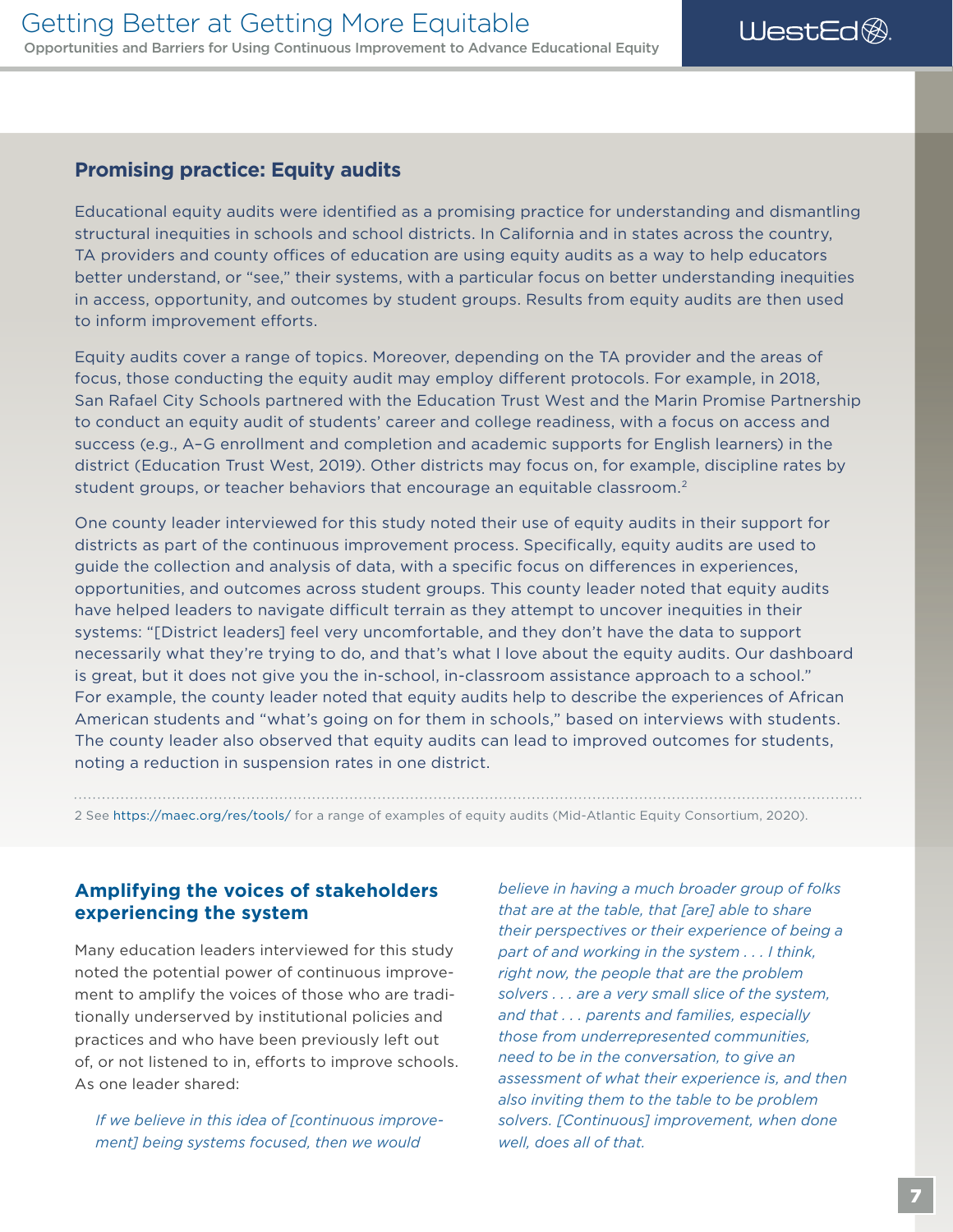As this leader suggests, meaningful engagement of stakeholders should go beyond traditional notions of involvement, in which opportunities for input are generally provided in infrequent, isolated instances, and in which students, families, and other stakeholders are often asked to agree on decisions that have already been made. Rather, with continuous improvement, meaningful engagement of stakeholders means that those who are directly impacted by the system become problem solvers in the work, helping leaders to understand the root causes of inequities and creating direction for improvement efforts. As one county leader noted:

*We sometimes get bombarded, as educators, with a lot of programs we need to implement before really fnding out what it is that the clients we're serving — the students, the families, the community — really need. So, I think that continuous improvement really helps inform educational equity in that way.* 

A state leader similarly noted the value of continuous improvement for providing opportunities for input from a range of stakeholders, including

parents and students, into the improvement process. As this leader stated, "One of the most powerful places that this work can have an impact is in the development of voice. I believe that [continuous improvement] really is, for me, a new take on what it means to bring multiple people to the table." For example, the leader described how empathy interviews can help decision-makers interpret quantitative data and learn more about students' real experiences:

*[If leaders] say all students of some particular group are doing just fne, and then if you . . . go talk to the students about how they feel about the place [and discover otherwise,] you can say, "No, that's not true — this is how students are feeling." And all of a sudden, it becomes a warranted conversation. [Leaders can then discuss what they] think should transpire, what hasn't transpired but should, and talk about [the problem] . . . in concrete terms. You can point to some evidentiary base of what you think should be happening on the ground and what students truly need.*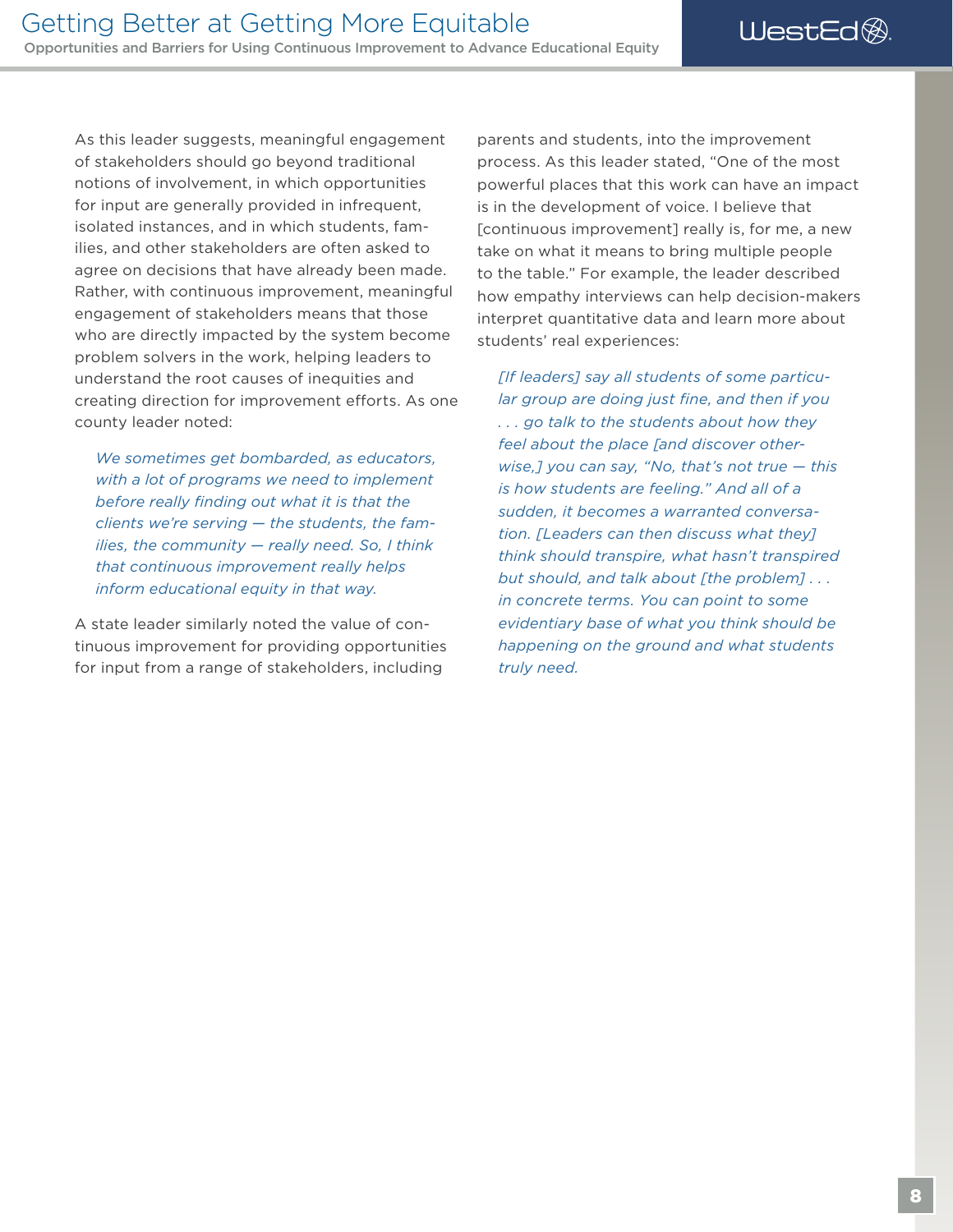WestEd<sup>®</sup>

#### <span id="page-12-0"></span>**Promising practice: Empathy exercises**

One of the most commonly discussed types of continuous improvement practice to advance equity was empathy exercises — in particular, empathy interviews. Empathy exercises are drawn from the feld of design thinking (Hasso Plattner Institute of Design at Stanford University, 2010), and they employ tools and practices for understanding the experiences, perspectives, and emotions of those who are directly impacted by the system in question (Skaggs, 2018). One leader explained why this work of understanding is critical to the work of improving equity:

*In order to fnd out what is it that [students] really need for their specifc situation and not just transpose what we think they need . . . really knowing what's best for the local community has to start with getting to know that community. . . . Not listening to respond, but listening to understand.* 

Interviewees discussed how, through empathy exercises, members of their organizations gained an understanding of the experiences and perspectives of the people — often students or teachers whom they wanted to serve better. Some cautioned that, without efforts to build empathy for the experiences of students, families, educators, and other stakeholders, school and district leaders would design solutions based on assumptions, rather than on the experiences and expertise of the people whom they wish to serve. One interviewee explained, "Empathy is the frst step to getting toward equity. . . . It's impossible to meet the needs of a person without understanding them."

At one school, all teachers involved in continuous improvement efforts conduct empathy interviews with students they are concerned about. A leader at that school shared, "Empathy interviews are the best way to personalize and get people super invested in the process." The leader described the rich data that empathy interviews yield in providing students' perspectives, which they believe are a fundamental part of continuous improvement work: "If you are not doing empathy interviews, you are not doing improvement."

As the leaders interviewed for this study note, continuous improvement has the potential to create opportunities for a range of stakeholders to participate in the work of school and district improvement in important ways. Stakeholder participation can be leveraged to lead to more meaningful change. Continuous improvement also helps ground system improvement efforts in the lived experiences of students, families, educators, and other stakeholders who are impacted by inequitable systems.

#### **Shifting mindsets**

Education leaders have noted the critical need to shift mindsets and to change the cultures of organizations in order to efectively engage in continuous improvement (Hough et al., 2017). One TA provider noted that the ability to focus on inequities in a system frequently requires a shift in mindset among practitioners, including pushing them to address their possible individual biases and racism:

*At its foremost, [continuous] improvement is about shifting mindsets. I think it's mindsets about learning, but also mindsets that are related to views about race, institutional racism, and those sorts of things. And I think, when you're doing improvement, you are making certain things transparent in the system, and you're holding . . . a light on them in a way that you aren't turning away from what is potentially hard to see.*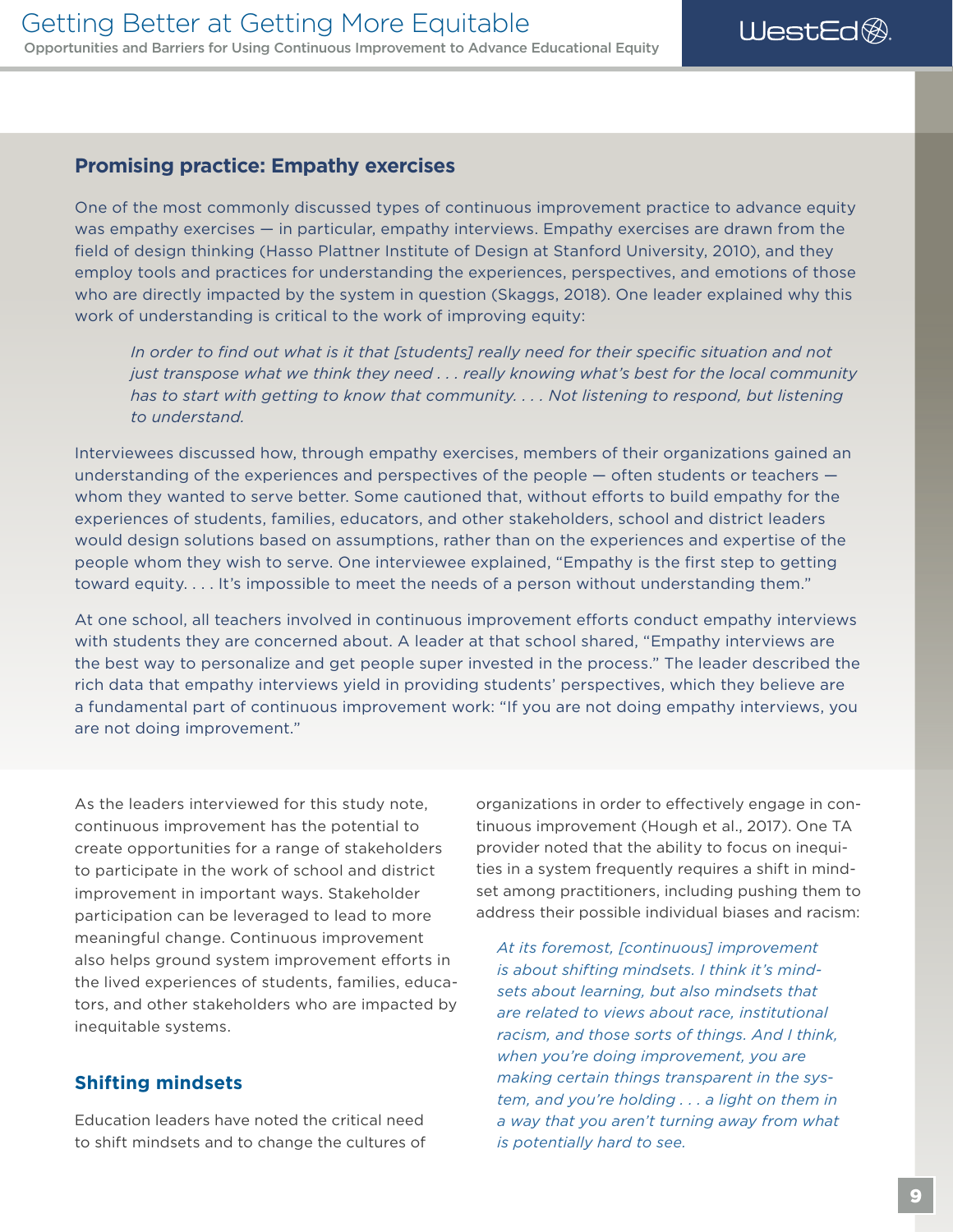#### **Promising practice: The "equity pause"**

While interviewees mentioned empathy exercises and attending to variation in data by student groups as important continuous improvement strategies in making progress toward educational equity, they also discussed how the typical uses of many continuous improvement practices and tools do not encourage explicit attention to equity issues. At times, they asserted, typical use of continuous improvement practices can enable people to avoid tackling complex issues of equity, and can reproduce the status quo. To address this concern, a few interviewees talked about a practice known as an "equity pause," which they believe is a useful tool for infusing equity consciousness into existing continuous improvement practices.

An equity pause is a moment in a discussion or process when participants refect on their team dynamics, question how a team is addressing equity, and critically examine their own assumptions. The use of equity pauses has been piloted at High Tech High Graduate School of Education, a graduate school in San Diego that is leading improvement networks. One interviewee described the value of equity pauses during team discussions, noting that this practice helped the team ask themselves, "'How are we working with colleagues to ensure the system is changing, and not trying to mold the kids into the system that already exists?' . . . There was an important piece in which we had to stop and have a dialogue about it." This education leader described how the equity pause would "interrupt" the team's thinking and "[help] us try to be less attached to our plans and make space for dialogue to occur when it needs to occur, even when we might not have anticipated it."

Similarly, another respondent described how the equity pause is a "consistent approach to slowing down . . . so that we can interrupt some of that hegemonic practice that treats our behaviors as just a given . . . and try to slow down enough to interrogate that." Respondents thus identifed the equity pause as a valuable tool to prompt improvement team members to refect on their assumptions and challenge norms that contribute to inequity.

Leaders noted that continuous improvement also requires a shift in mindsets about who is involved in system improvement efforts. Traditionally, improvement efforts defer to system leadership or to outside TA providers. Continuous improvement

methods, on the other hand, prioritize all voices in a system, with the aim of designing better systems with and for those impacted by the system (e.g., students, families, educators).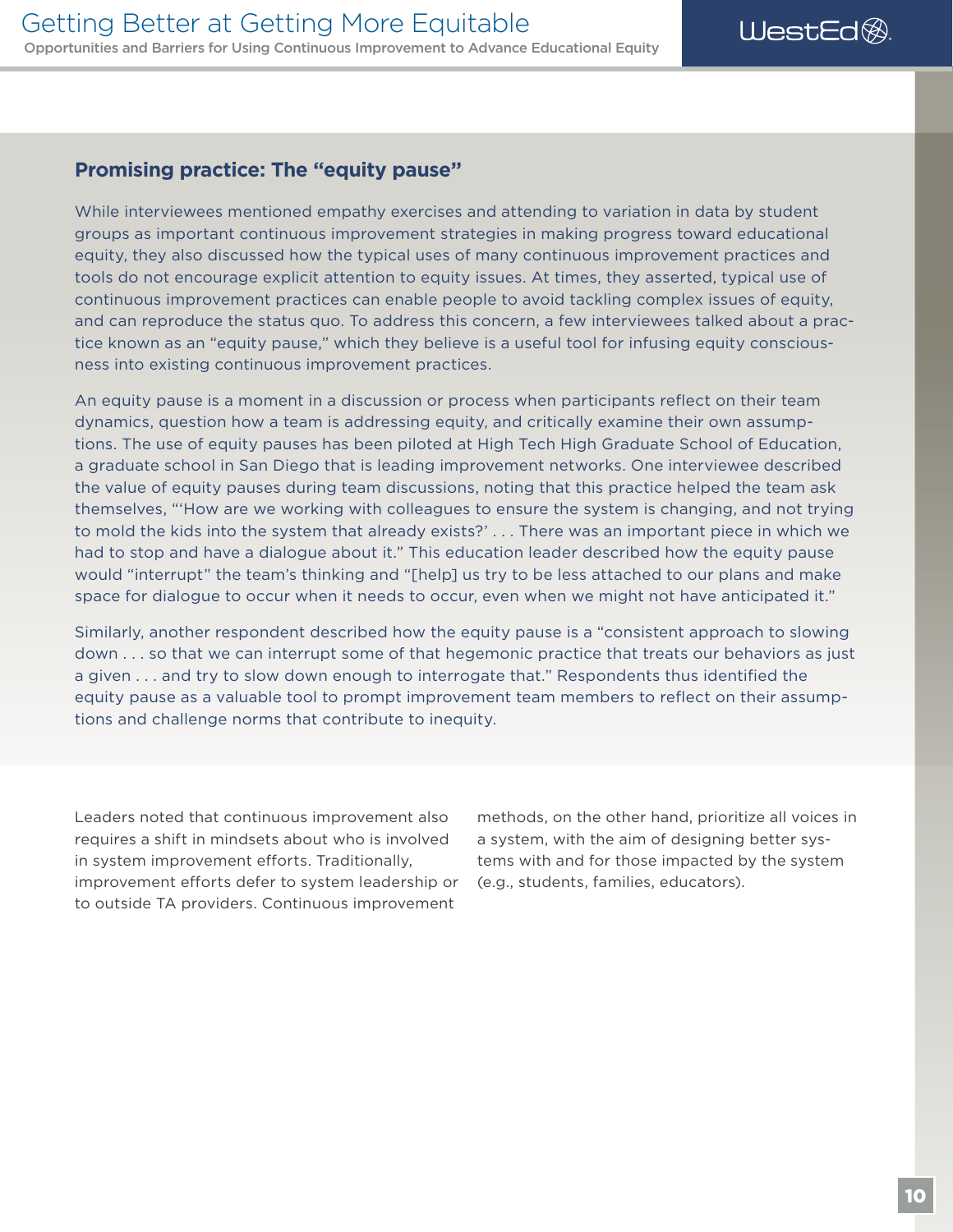#### **Promising practice: Including historically underserved voices in continuous improvement work**

Interviewees pointed to the importance of considering who is included and whose voices are represented in continuous improvement efforts. They raised the importance of having those who are directly impacted by the system included in discussions, beyond merely being the subjects of empathy interviews. Rather, they said, a broad range of stakeholders should be involved in all stages of improvement work, including helping to design potential solutions to the problems. One TA support provider explained, "[If] we believed in the idea of a systems focus, then we would believe in having a much broader group of folks at the table to share their experience of being a part of the system." Without broad contribution of stakeholder groups, interviewees argued, their understanding of the system would be incomplete, and the systemic improvement eforts would be incomplete.

While there were numerous comments about the importance of engaging multiple stakeholders in the work of continuous improvement for equity, interviewees varied in their conceptualizations of how this engagement would transpire. Some spoke of engagement in the sense of leaders hearing the voices of community members in an ongoing way. For others, having diverse representation in the work mattered greatly for the ability of continuous improvement to advance equity. In response to a question about what advice they would give to an educational organization engaging in continuous improvement for equity, one interviewee remarked, "It's really being intentional about the teams that you frst select to lead this. Know that the people who you're going to train . . . to be the trainers of trainers need to be representative of the entire stakeholder community."

A county office leader asserted the need to listen to stakeholders who can bring "nontraditional ways of thinking" about possible solutions to problems that are being addressed. This leader explained, "For me, learning from the work of family and community partnerships, learning from the work of community organizing, learning from the work of some of the anti-racist policies around housing . . . that is part of the conversation I would like to see more."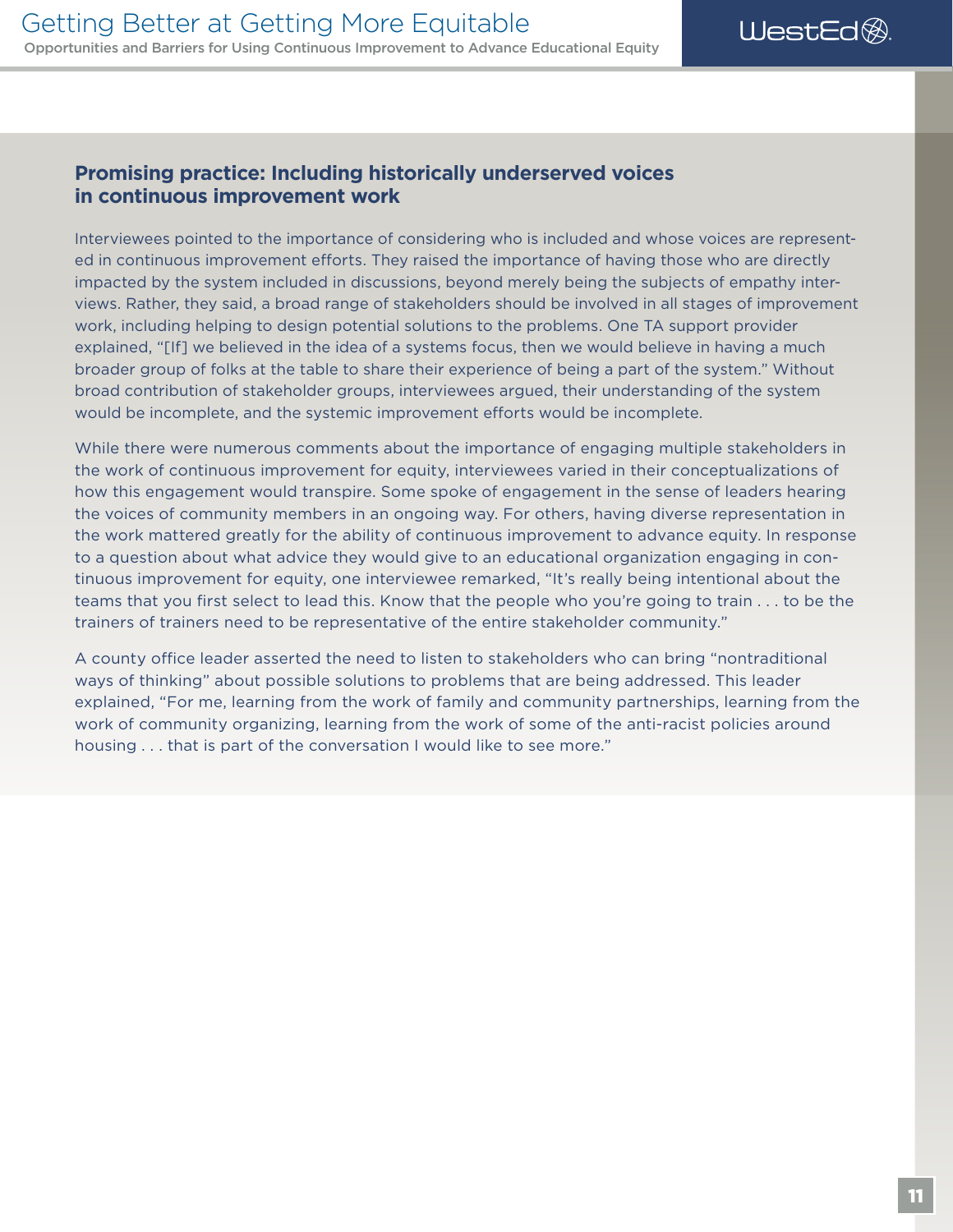### <span id="page-15-0"></span>Barriers and Challenges

While nearly all of the education leaders interviewed for this study responded positively when asked whether they believe that continuous improvement can potentially help improve educational equity, most of the interviewees qualifed their responses with the conditions that are required, or the challenges that must be overcome, for this potential to be realized. During the interviews, leaders identifed what they perceived as the greatest barriers and challenges to using continuous improvement to advance educational equity. Four primary themes emerged: continuous improvement can be oversimplifed and can lack attention to equity; equity work is emotional and complex, and requires time, trust, and personal investment; the conditions for continuous improvement to advance educational equity are not in place; and professional learning and capacity-building opportunities to support continuous improvement to advance equity remain inaccessible and insufficient.

#### **Continuous improvement can be oversimplifed, be interpreted as a compliance activity, and lack attention to equity**

Although there was overall agreement among interviewees that continuous improvement has the potential to facilitate meaningful systems change and advance educational equity, many education leaders expressed concern about how continuous improvement methodologies are often applied.

#### **Continuous improvement can become a compliance-based activity**

Several of the leaders interviewed for this study identifed instances in which continuous improvement was misunderstood or misused in a way that negated its potential for improving equity. Specifically, system leaders noted that continuous improvement methods cannot advance equity when these methods are only engaged with in a rote way. One leader discussed how engaging in continuous improvement methods from a

compliance orientation removes the possibility of truly improving equity:

*The way that improvement can fall short radically is that it becomes a thing on a checklist. It becomes "What I do because you tell me to do it." . . . Improvement is all about disciplined inquiry in one form or another. One form of these is PDSAs [Plan-Do-Study-Act cycles] . . . People can start to do a PDSA and say "Check! I've done a PDSA." And once you go to that place, I think it's really possible to forget what got you there in the frst place . . . it's all about attending to purpose, and once you stop attending to purpose, bad things can happen.* 

Another leader described the diference between going through the motions of continuous improvement processes and approaching the work with an intentional equity lens. Some individuals might approach each continuous improvement process as "just a technical chore" to complete, but "if you are doing it from an equity lens constantly, then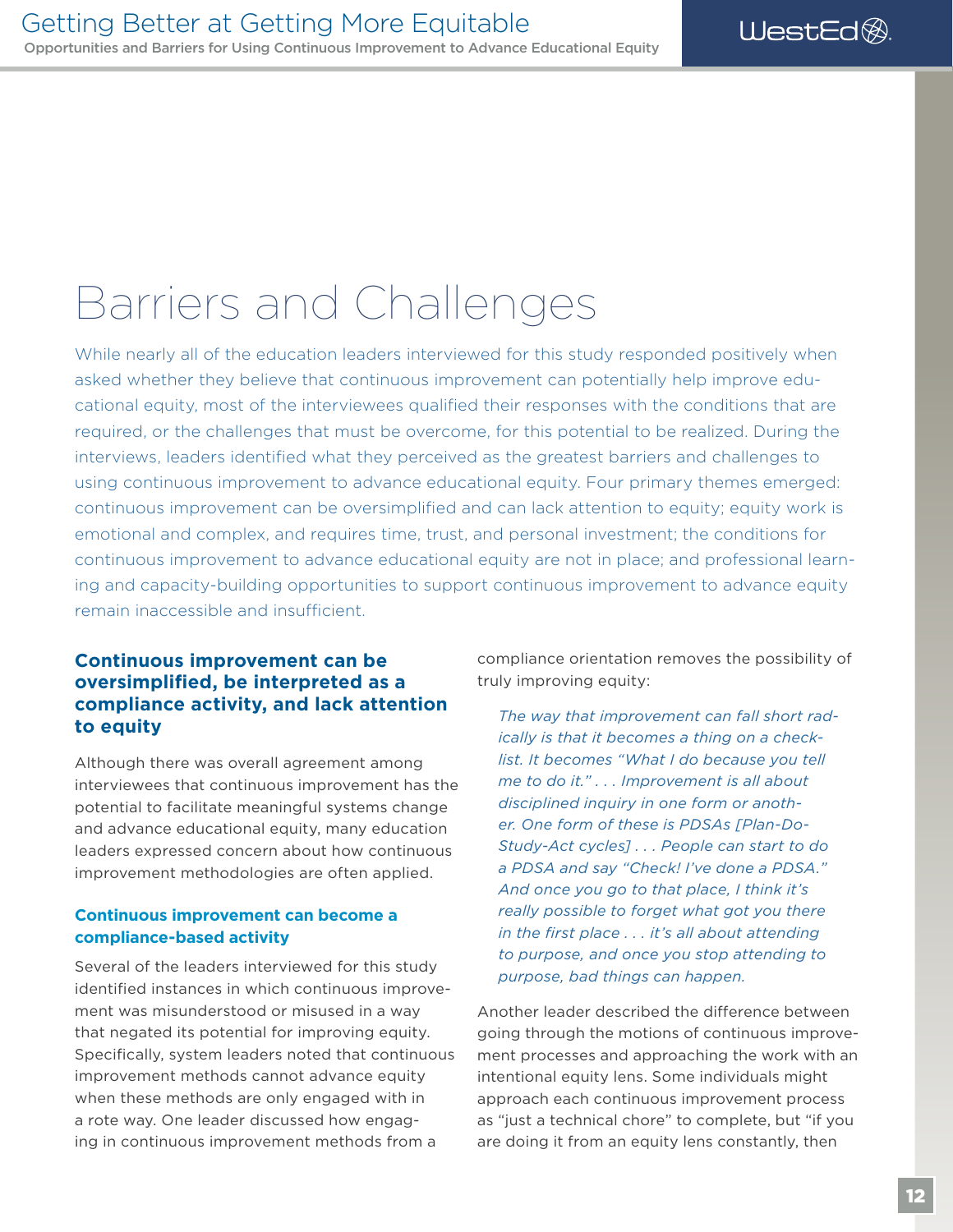<span id="page-16-0"></span>you're not just doing the chore to get that spreadsheet done . . . you're actually addressing the gaps." Poor implementation of continuous improvement can have the undesirable effect of replicating and reinforcing systemic inequities and undermining efforts to convey the value of continuous improvement practices.

Some education leaders traced the lack of attention to equity in some continuous improvement work to the white male–dominated perspective from which quality-control methods emerged in the early to mid-twentieth century, including prominent thinkers such as W. Edwards Deming, Walter Shewhart, and Joseph Juran. These earlier works are a core infuence on today's continuous improvement in education. Some interviewees described this earlier perspective as producing rigid and overly structured methods for system improvement, with very linear cause-and-efect assumptions about change. An overemphasis on improvement methods, leading to linear thinking about change, is of particular concern to practitioners who believe that addressing entrenched systemic equity issues requires a deep understanding of, and attention to, the explicit, semiexplicit, and implicit conditions of complex systems. One leader explained, "Equity issues are complex problems . . . I'm talking about how you think about problem solving, decision-making, and taking an action." This leader went on to explain that when individuals apply continuous improvement methods with insufficient understanding of the equity issues that they are seeking to address, they will erroneously expect to solve complex equity issues with an overly simplistic and rational "cause-and-efect" approach.

#### **Equity work is emotional and complex, and requires time, trust, and personal investment**

#### **Continuous improvement can be infuenced by personal bias**

Continuous improvement methods begin with system investigations, which can be infuenced by individual mental models. As one leader noted,

"Even though continuous improvement says, 'See the system,' I think we have a different definition of what it means to 'see the system.' Particularly, part of it is around the narrative, the narratives, that people are holding about what they think is going on in their system." These narratives infuence how systems are investigated and how problems are defned. As several leaders shared, individual biases may lead to improvement projects that address symptoms, rather than root causes, of problems.

Several interviewees made the point that, to address inequities in complex systems, system leaders first need to understand their own biases and their own roles in these systems, and that these biases and roles can be difficult to confront. For example, one education leader shared:

*In terms of equity, it really is a personal journey that I feel all of us in education should be involved in. . . . It really takes that looking in the mirror to see what we have in terms of our own life experiences, our own biases as educators, that could be impacting how we are interacting with and supporting our students.* 

Another leader described how important it is to

*understand how our individual biases impact the decisions that we make. Figuring out, what are the things we keep doing without questioning and why haven't we questioned them? Whether it be policies or procedures that we have that we've never questioned, this is a good opportunity to start questioning, "Why do we continue to use these inequitable policies or procedures?"* 

Using continuous improvement to advance educational equity requires practitioners to interrupt and address unproductive conversations about students, families, and staff, and to investigate points at which adults within the system need to change behavior. As one leader noted, individuals and groups will have to "deal with the fear and anxiety" provoked by "interrogating their own assumptions and mental models in a continuous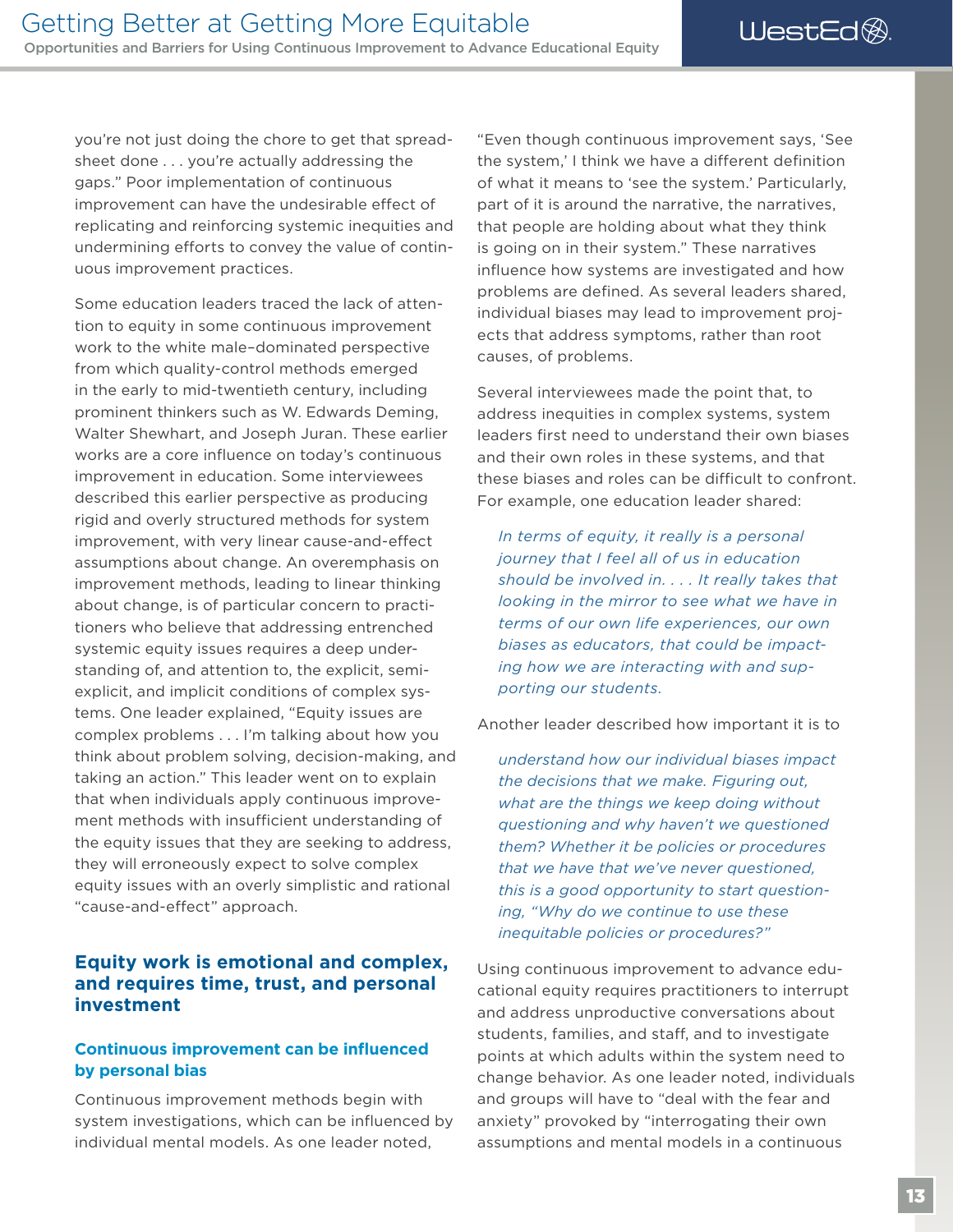WestEd<sup>®</sup>

<span id="page-17-0"></span>improvement process." Another education leader similarly noted:

*I would say the most challenging part [of this work] deals directly with the human aspect of it. And I'll be explicit . . . when we start talking about feelings around race, and feelings around the potential of students, based upon their ethnicity or their poverty, or lack thereof, it starts to get very emotional . . . When you start doing that kind of work using continuous improvement, it's very, very challenging, because [there] begin to be those feelings of being uncomfortable or those feelings of guilt.* 

Several leaders interviewed for this study cautioned that, by itself, continuous improvement as a methodology is insufficient for addressing systemic inequities and structural racism. Rather, the strength of continuous improvement for addressing equity lies in the mindsets and approaches of those who carry out improvement work. As one leader shared, describing their efforts to change mindsets among staff within their system. "We've had to dispel the idea that there weren't equity issues [in our system]."

Another leader similarly noted, "Everyone says, 'Oh, [continuous improvement] is about the system — but it's [also] about the people within that system." Accordingly, those leading continuous improvement must attend to their own individual biases, histories, and identities and how those influence improvement efforts. Those who are coaching leaders on improvement work should help equip leaders with the skills to do the difficult work of self-reflection and interrogation of their personal beliefs, while supporting reflective conversations with staff and stakeholders.

#### **Conversations about race and class can be emotionally sensitive, and require time, trust, and safety**

Addressing equity issues in education settings requires holding difficult conversations about experiences, mental models, and beliefs (Kania et al., 2018). Having these sorts of courageous

conversations — such as conversations about race and class, for example — takes trust. Establishing trust increases the likelihood that individuals will take risks, and it increases the likelihood that reform initiatives will diffuse broadly (Bryk & Schneider, 2003).

The importance of having courageous conversations in continuous improvement work to advance equity was echoed by education leaders interviewed for this study. As one leader noted, "A continuous improvement process always involves difficult conversations and courageous conversations. There is a human element to the process so if there is not trust or trusting relationships built within the team, then the continuous improvement process isn't going to help." Another education leader similarly noted, "The tools are really nothing unless you have a team that can self-refect and trust [one another] . . . to have the hard conversations." This education leader observed that, in some instances, such conversations are avoided and, as a result, equity is not addressed.

In addition, having these difficult conversations can take time. One interviewee shared that "having enough time to really go to the level of depth with districts [and] teachers to have the conversations" can be challenging. This interviewee also shared that, although "equity is front and center" in their work, "it takes a lot of time to go deep into this work and have hard conversations." Another education leader similarly noted:

I talked earlier about mindset and how diffi*cult it is for people to go through this [equity work] and be self-refective and realize they're part of the problem. Sometimes people aren't willing to do that . . . Some of them are really just focused on driving very quickly to solutions . . . At the end of the day, I think, for equity, we need to change mindsets, and we need to really be able to understand what equity is and what exists currently, and grasp the fact that we're all part of that. We all created this system, and we all have biases, whether or not we want to admit it . . . and that's hard work, and it takes time.*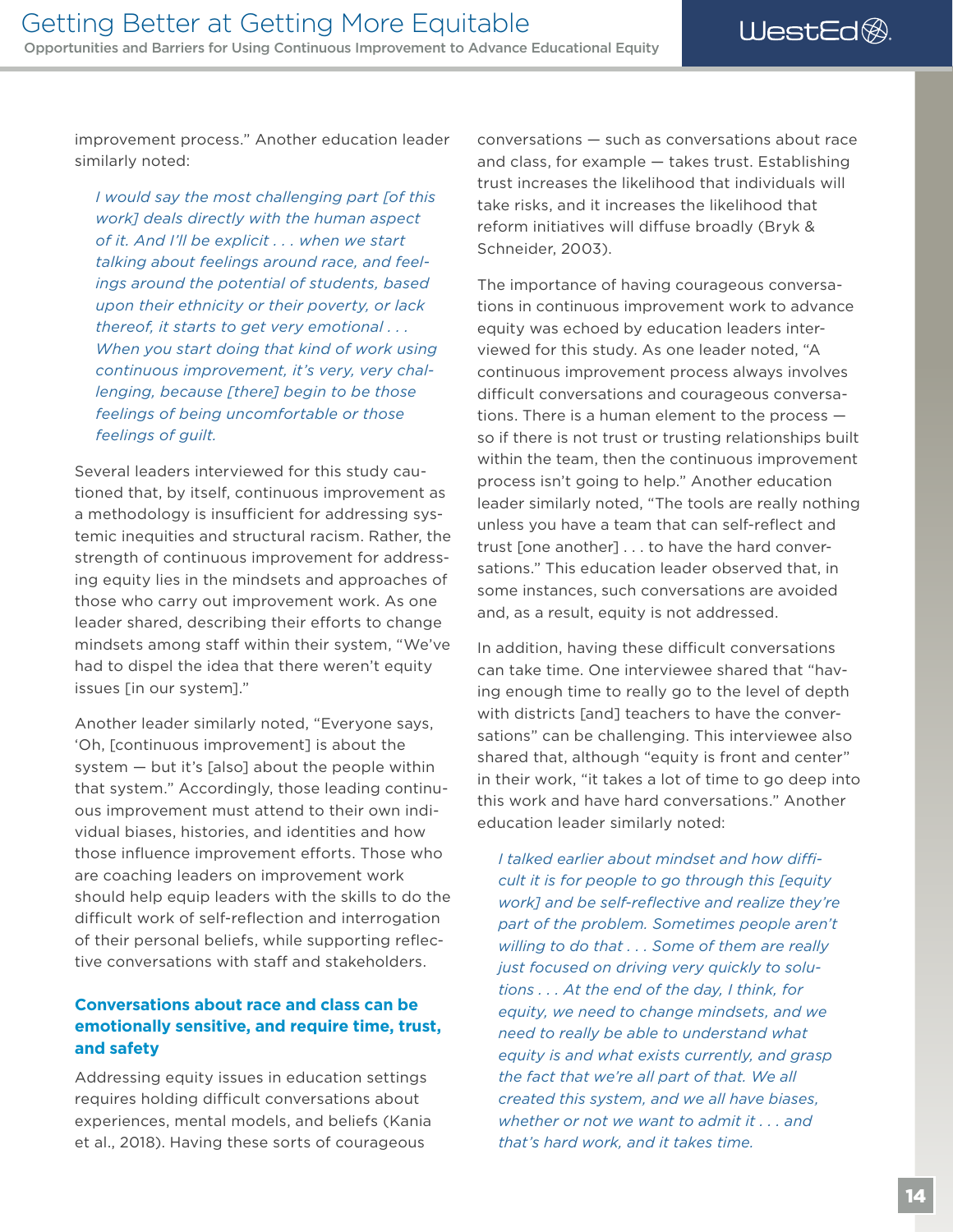<span id="page-18-0"></span>Unfortunately, unless education leaders are intentional about carving out time for improvement work to advance equity, getting to the level of depth necessary for the work to be successful can be difficult.

Equity work is also emotional, and, for some individuals, it can bring up disbelief, defensiveness, or trauma from past or ongoing experiences (DiAngelo, 2011; Singleton & Linton, 2006). Efective equity work requires a safe environment and sufficient time for participants to process emotions. Accordingly, several education leaders noted the importance of psychological safety, which can be either a barrier or a catalyst to courageous conversations. *Psychological safety* is defined as a sense of being able to show yourself without fear of negative consequences to self-image, status, or career (Kahn, 1990). Accordingly, accounting for the emotional dimension of continuous improvement to advance equity, and working to create the space, time, and conditions for difficult conversations to take place, is critical to the success of this work.

#### **Conditions for continuous improvement to advance educational equity are not all in place**

Continuous improvement processes require a range of conditions for success. These conditions include having the following: policies, practices, and resources to support improvement efforts; trusting relationships; a willingness to include all voices; learning dispositions; and equity-driven mindsets. Leaders interviewed for this study noted the difficulty of ensuring that these conditions are in place.

#### **There are often insufficient use of data and lack of access to the "right data"**

At some point during their interviews, almost all of those interviewed talked about data use or data availability as being central to equity. However, data use and data access are often difficult aspects of a continuous improvement effort (Park et al., 2013). Reflecting on what it

takes for continuous improvement to advance educational equity, one education leader shared that districts need to have access to quality data to make decisions, and that, "depending on where you are [located] in the state, that is an issue." Another leader stated, "One of the disconnects is when there are student groups less than 30. It's as if [the students] don't exist [because the data are not reported by the state]. We dig into local data, but I'd love for [statewide data] to be part of the conversation with smaller schools."

Some leaders also noted the need to build districts' capacity to use data to measure and indicate improvement across schools. For example, one district leader described the difficulty of using data to

*compare diferent types of schools across the district. I think we're still trying to figure out how to do that and tell the story of the complexity of quality. [For example,] kids that are moving to grade level, and then kids who may not be at grade level, but you're able to see that the school is on the move. Because, look at how much growth . . . we want to be able to value, and we want to be able to highlight, schools that are moving the needle for kids. And that's often lost because there's so much data.* 

The same leader also shared that, if data are not presented in a usable format, parents and community members can have difficulty understanding improvement in the district.

In addition, the data that the district currently collects or distributes may not be sufficient to inform improvement efforts aimed at advancing educational equity. Continuous improvement for equity requires data beyond test scores, attendance, and graduation rates in order to answer equity-related questions. For example, one leader described their district's attempt to understand why some groups of students were underperforming in math. The district used surveys to learn from teachers and students about their experiences regarding math. The leader said that the survey "data confrmed that teachers did not believe that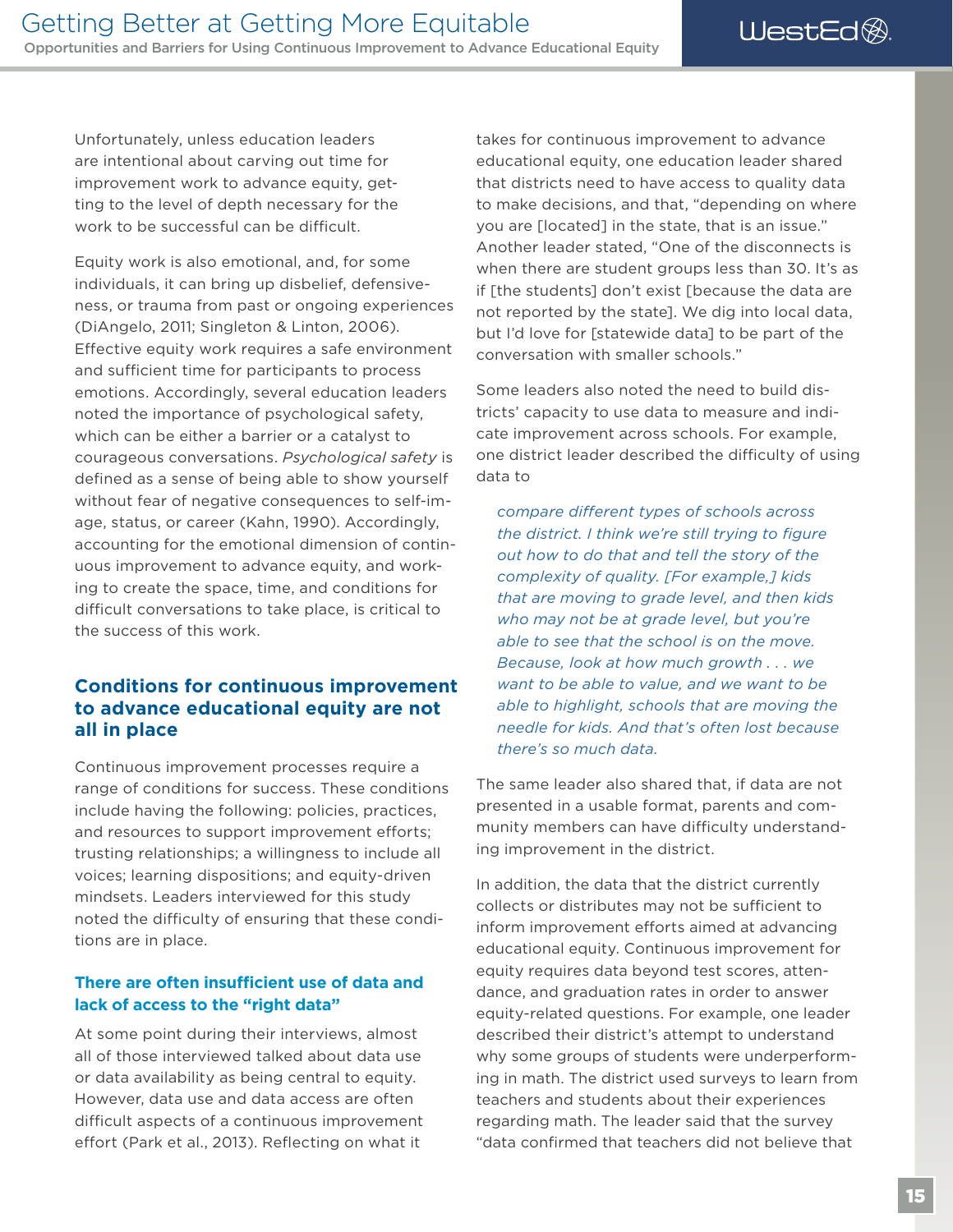<span id="page-19-0"></span>their students would ever be successful." This information shaped the way the district approached its improvement efforts for math. Conducting surveys or other similar efforts to collect data that are not already available requires additional time, resources, and research capacity among staff, which can be challenging for schools and districts.

#### **Systems may not be designed or organized to support improvement efforts**

Interview fndings indicated that improvement efforts require time, routines, and resources to see the efforts through. As one leader noted, "The continuous improvement process is complex and abstract, not easy to understand, and it takes time to change mindsets. Our system is not set up for the time and resources to [do this work]." In most cases, the conditions to support improvement efforts are not in place when improvement efforts begin. Leaders "need to understand how to build systems," and "budget to support this work."

Study findings also indicate that many improvement efforts have been unsuccessful because they have been led by individuals, rather than being led by teams and integrated throughout the system. One leader felt that continuous improvement eforts would continue to fall short because of staff turnover:

*We start and get going and get some momentum, and then there's a change. And so the implementation, and, I would say, the execution, is the area for a lot of growth and development . . . When you think of the turnover in the district, it takes time to develop those habits for people to know how you show up in [a] meeting.* 

Accordingly, systems and resources need to be organized and aligned — before and during  $improvement$  efforts  $-$  to create the space, time, and structures that are necessary for continuous improvement to advance equity.

#### **There are not sufficient professionallearning and capacity-building opportunities to support continuous improvement to advance equity**

To facilitate and sustain continuous improvement to advance equity in schools and districts, capacity must be built across the system. During interviews, several leaders shared concerns that continuous improvement training opportunities are often limited to TA providers, county office staff, and district office staff, and do not reach schools. Leaders also expressed concerns about how thoroughly and efectively continuous improvement trainers integrate equity into their training sessions.

#### **There is limited access to professional learning opportunities**

Most continuous improvement training opportunities are offered at the state, regional, or county levels and use "train-the-trainer" models. Coaches and facilitators who complete these training sessions are then expected to provide broader support to school districts and schools. Training participants are often county office leaders or district coaches or administrators who have some distance from the classroom. The current professional learning opportunities in California have had the unintended consequence of limiting the diversity of district roles and the diversity of individuals receiving firsthand continuous improvement training. One leader noted that this model, in which the training is experienced by those at the top of the district hierarchy, "perpetuates the disconnect in the system we are trying to transform." This model can also create a distance between decisionmakers and those who will be required to do most of the work. As another leader shared:

*One of the greatest barriers [to continuous improvement and equity] is getting the work to the local level. We need to come up with a way to get continuous improvement for equity to operate locally, and there is a need to show folks in a local context how it is helpful. Some educators see this as more work, but how can we show how this isn't more work? Or how*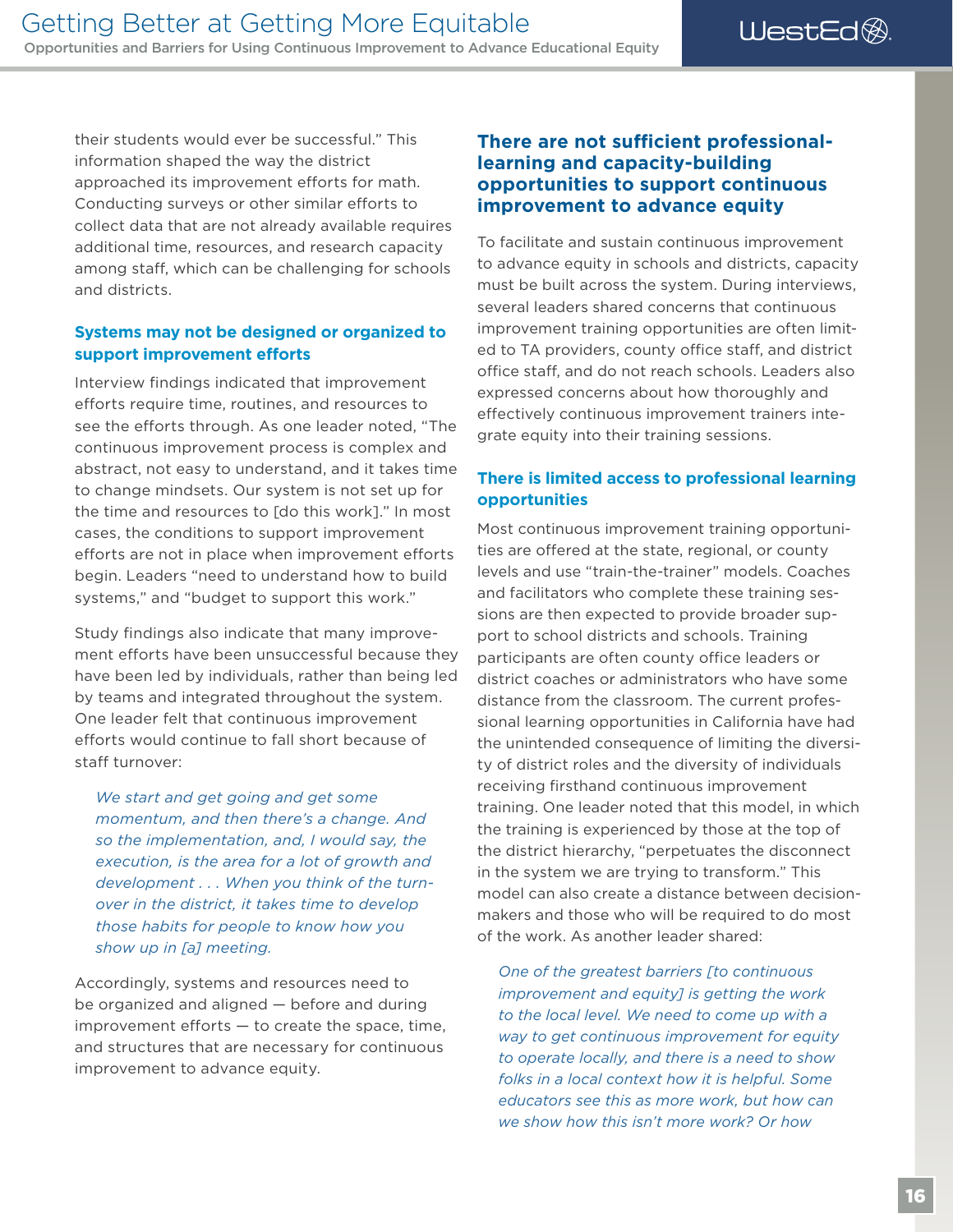#### <span id="page-20-0"></span>*can we show it is a little more work, but we can get better results for the kids?*

Other interviewed leaders suggested the need to build the capacities of people leading improvement efforts to meaningfully attend to equity issues. As one county leader noted, "we're fnding [that there is a need for] finding the actual capacity of people to do the actual work."

#### **Continuous improvement learning opportunities often include little to no focus on equity**

There is no general agreement about what it means to "do equity work" in education, and education leaders cautioned against the assumption that, by engaging in continuous improvement work, educators are automatically engaging in equity work. Several leaders noted there is a lack of attention to equity in continuous improvement discussions. Some interviewees explicitly reported that the continuous improvement learning opportunities they attended did not often include equityfocused content, and that, if these opportunities did address equity, it was often limited to including diverse perspectives while doing systemsinvestigation work. One leader shared their experience at a multi-day learning session for continuous improvement, explaining that the attendees

*virtually never were provided reference to educational equity, and certainly not in the handful of instances where it might have come up randomly. We were not provided*  any explicit effort to try to pursue education*al equity in any way through this approach to [continuous improvement].* 

Such a lack of explicit discussion promotes the separation of continuous improvement methods from educational equity work. As another leader noted:

*If we are not naming how historical inequities for our most marginalized students and families are still showing up today, in 2019, and doing a deep analysis of other issues outside education, whether they be social-political, whether they be around housing, issues of poverty . . . I don't feel I'm hearing that a lot* 

*in spaces where continuous improvement is being introduced or explored. I think what I hear is more of "it's important to understand the system you work in, and here are some tools to understand your system."* 

As this leader describes, creating more equitable education systems requires also attending to external factors that affect students' opportunities and outcomes. As another leader expressed, "It's like schools function outside of society, in a way, and that's contradictory to a lot of research. Society informs a lot of what happens in schools. It's a disservice when we are tunnel-visioned in this conversation and don't address that."

#### **Organizations are engaging to diferent extents in continuous improvement to advance equity**

The barriers and challenges identified by education leaders are likely impacting efforts to meaningfully connect continuous improvement and equity work. In fact, despite the value that interviewed education leaders placed on the potential of a continuous improvement approach to improve educational equity, few reported that their organizations have fully engaged in continuous improvement to advance equity. Although education leaders were selected for this study on the basis of the research team's knowledge of their work to advance equity through a continuous improvement approach, the leaders' descriptions of the degrees to which their organizations engage in continuous improvement for equity ranged considerably.

Education leaders frequently described challenges in their attempts to bring continuous improvement and equity efforts together in their organizations. For example, one county leader noted that they try to introduce continuous improvement and the resources and tools of continuous improvement in equity conversations, but noted that other county leaders and staff members are frequently not exposed to continuous improvement efforts or do not explicitly have equity and continuous improvement responsibilities as part of their work, and that,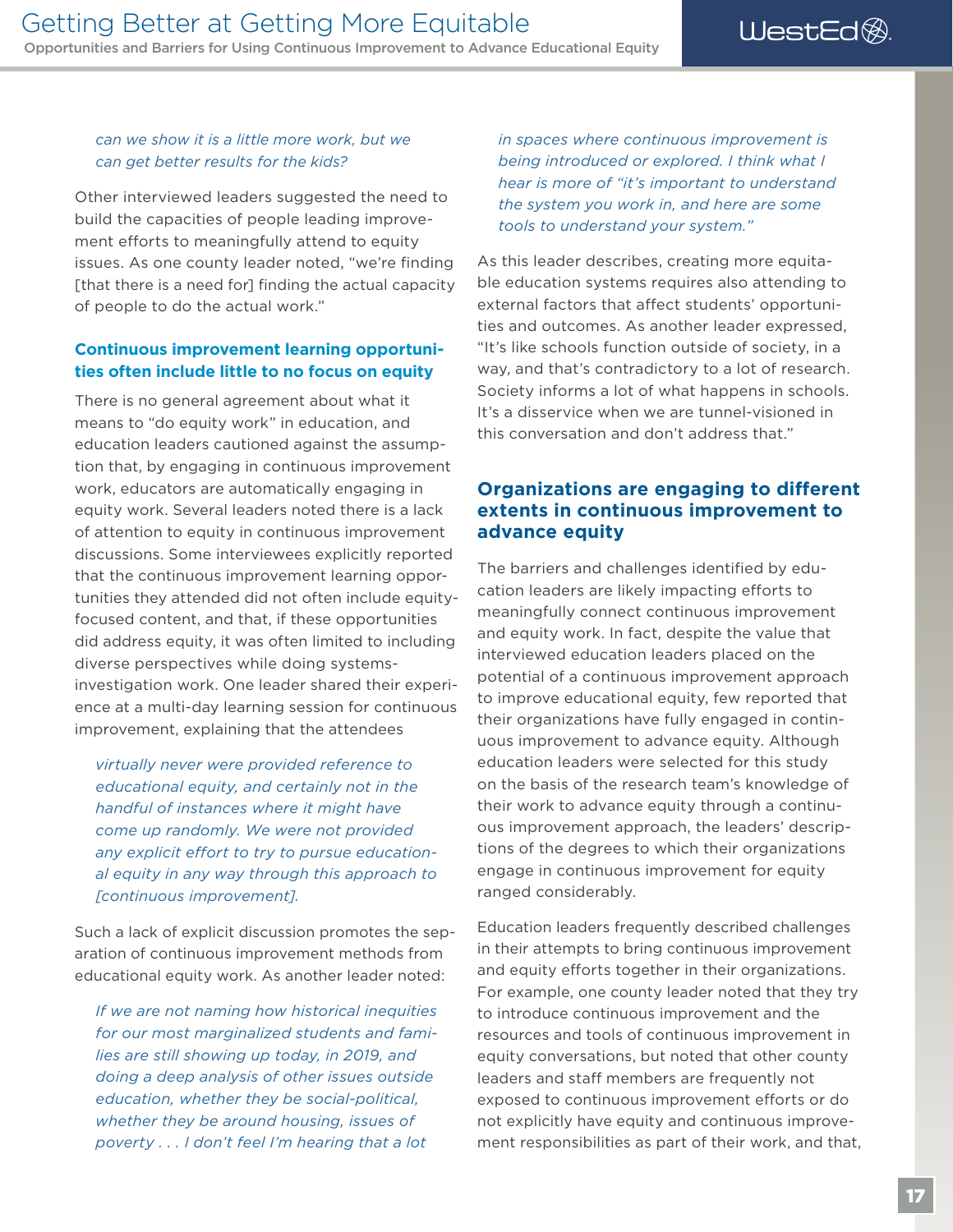furthermore, many of the conversations about continuous improvement and equity are occurring in isolation. As another county leader noted:

*There have been some opportunities for us to get coaching, as employees here, around continuous improvement, [but] educational equity kind of sits separately. So we are all trying to fgure out a place where they do intersect and inform each other. . . . I think that creating the space for us to understand [equity] better at a county level, and then have districts better understand it at their local district level, and then also what does it even look like at a school level . . . is important and part of the process. I will say it's a hard pitch for some people still, making that connection [between continuous improvement and equity].* 

In addition to noting the difficulty of bridging continuous improvement and equity work in some organizations, education leaders also expressed the need to continue to build capacity among staff to use continuous improvement to advance educational equity. Several leaders reported that, to address this need, they have hired experts into their organizations or have contracted with external experts to support staff. However, experts who specialize in continuous improvement may not have deep training in how to approach equity work in a deep and meaningful way, and experts who specialize in equity may not have deep experience with continuous improvement. Furthermore, as one county leader noted, given how new continuous improvement is to many practitioners, and given how difficult it is, more

extensive training may be necessary in order to do this work well:

*Sometimes I've seen individuals come in, and they just begin to learn about continuous improvement, and [because] they might be learning . . . some introductory tools and some practices, they make the assumption that they're doing continuous improvement, that they've got it all wired. And it's just minimal, like a foot-in-the-water kind of thing. And so that's something that we're going to have to be careful about, making sure that people understand that there's a lot more learning to do.* 

Only three of the interviewed education leaders explicitly noted that they have fully engaged in continuous improvement as an organizational strategy to move toward equity. In describing their work, these leaders focused on the ways in which continuous improvement to advance equity is built into all aspects of their work, across staff at all levels within the organization, and embedded into the ways in which they think about and carry out their work. For example, one leader noted that they base the organization of their work on the explicit pursuit of improving outcomes for students who are historically underserved and marginalized. Accordingly, they are trying to build capacity among educators through approaches to continuous improvement that "integrate an equity consciousness and an equity-centered approach to the work. . . . We're building out aspects of the systems that will allow for a deeper examination of the ways in which we are either contributing, perpetuating, and/or interrupting these inequitable outcomes."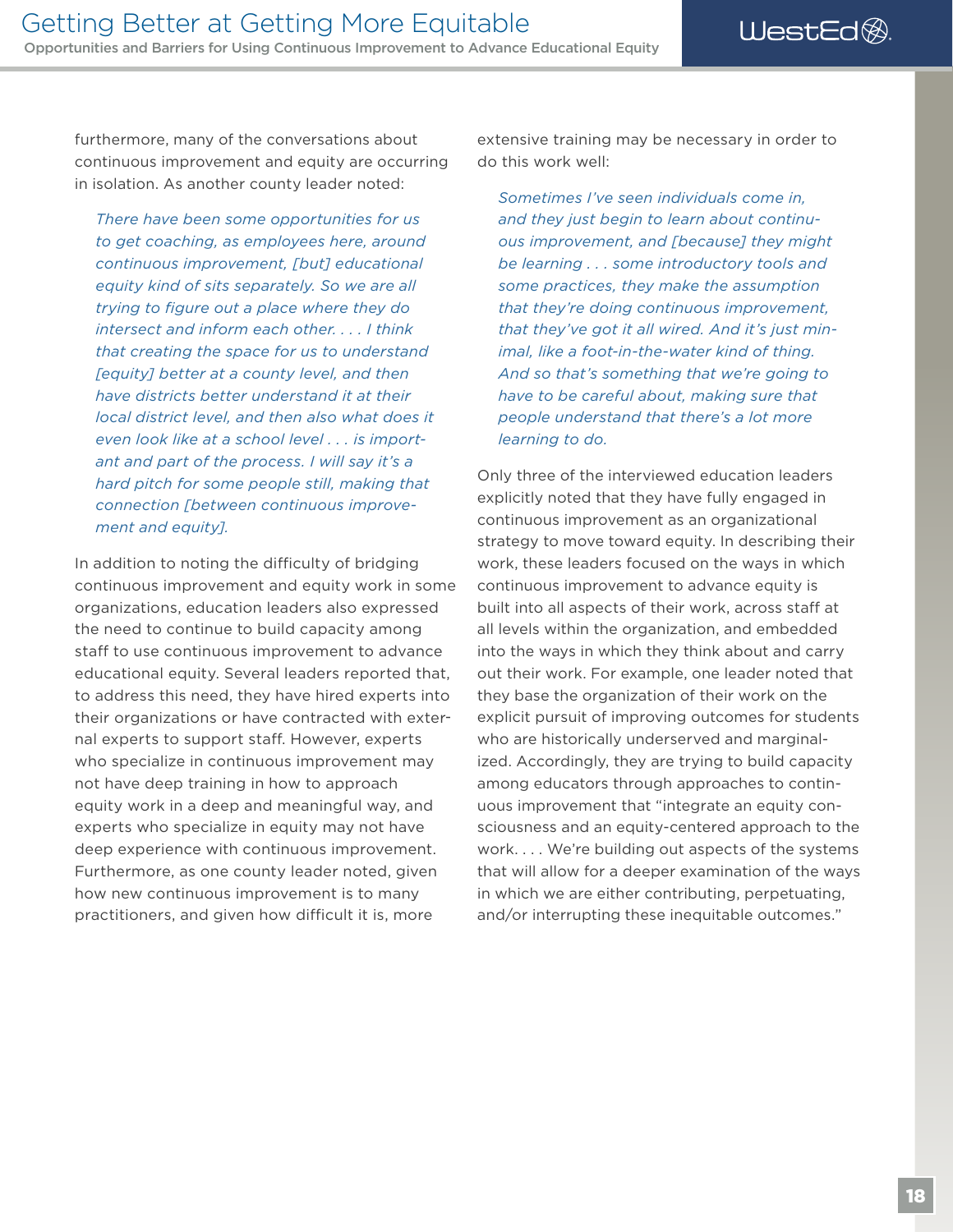### <span id="page-22-0"></span>Implications for the Field

Our interviews with education leaders in California suggest that continuous improvement has the potential to advance equity by providing a disciplined approach for education stakeholders to understand how their systems produce inequity, and to then determine how to transform those systems to promote equity. However, fndings from this study also indicate that there are many barriers and challenges to carrying out equity-driven continuous improvement work, and that few organizations are fully engaged in continuous improvement to advance equity.

A review of literature revealed that research that directly addresses the connection between continuous improvement and equity is limited. Perhaps unsurprisingly, existing strategies, tools, and practices to intentionally and meaningfully use continuous improvement to advance educational equity are either limited or not widely known.

Our findings also highlight a strong belief, among the interviewed education leaders, in the promise of continuous improvement to advance equity in order to transform systems. At the same time, leaders warned that continuous improvement, like any process, can reproduce inequity if it is not explicitly practiced in ways that acknowledge and address disparities in student experiences and outcomes. This study's findings have a range of implications for the future of education reform and improvement efforts in California.

#### **Building system capacity for continuous improvement to advance equity**

One common theme across the interview findings was the need to build system capacity to effectively implement continuous improvement efforts to advance equity. According to interviews with education leaders, implementing continuous improvement to advance equity requires focusing

on our individual roles as improvers, through noticing and refecting on our own biases and assumptions. It also requires engaging all system stakeholders (e.g., students, families, educators) as experts on what is contributing to inequity in education systems and on how to make these systems better. Continuous improvement to advance equity can be enacted through the thoughtful use of specific tools and protocols (e.g., equity pauses, empathy exercises). Some of these tools and protocols already exist, while others are still being developed and tested. Finally, successful implementation of continuous improvement to advance equity requires adopting a systems perspective that is grounded in the knowledge that systems produce inequities, which need to be identifed and addressed.

Therefore, system improvement efforts must focus on both implicit factors (e.g., individual biases) and explicit factors (e.g., inequitable funding) in the education system. Currently, many continuous improvement training opportunities lack an explicit focus on equity. Rather, opportunities for professional learning in continuous improvement and in equity are often provided separately. Creating opportunities for education leaders to build knowledge and skills on how to facilitate and coach for continuous improvement to advance equity is fundamental to its success.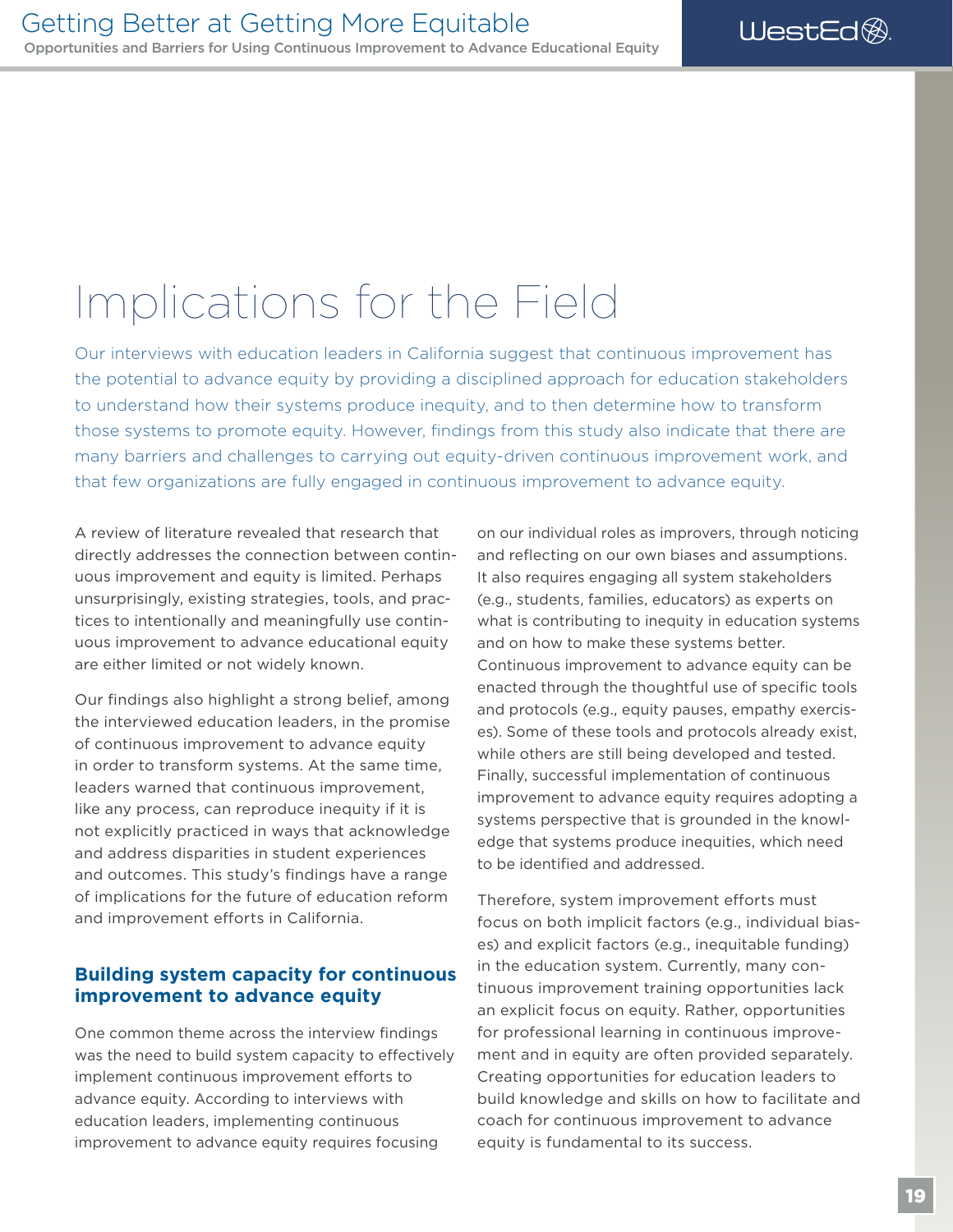#### <span id="page-23-0"></span>**Leadership**

The study findings indicate that those in education leadership positions need specific skills and dispositions to lead continuous improvement to advance equity. These skills and dispositions include basic knowledge about continuous improvement methods to advance equity; comfort with distributed leadership across roles in a school or district system to lead improvement efforts; trust in the abilities of students, families, and educators to identify system breakdowns and generate ideas for change; and a recognition of the expertise that students, families, and educators have and that those in leadership positions do not have. Continuous improvement to advance equity also requires that leaders are comfortable, willing, and able to examine their own beliefs and biases, and to refect on how their beliefs and biases impact their roles and their abilities to influence improvement efforts. Finally, leaders must have the skills and the will to help make the invisible visible in their system, even when previously unseen truths are difficult to face. Investing in the development of these skills and dispositions has the potential to help school and district leaders be better able to set the conditions for continuous improvement to advance equity in their districts, schools, and classrooms.

#### **Equitable access to learning and support**

The study findings also suggest that access to learning about how continuous improvement is carried out is itself an equity issue. Most continuous improvement training sessions in California are exclusive to state, regional, and county office leaders. Moreover, continuous improvement conferences generally recruit state and local education agency leaders, researchers, and TA providers, and have limited representation from school principals, teachers, students, families, and community-based organizations. In general, the interviewed education leaders described how continuous improvement learning is not making its way to schools and communities. This is problematic given that in order for continuous improvement to advance equity, it must prioritize student, family, and teacher engagement in

improvement efforts, as well as the development of school and district leaders to lead and coach others on how to engage in continuous improvement for equity. The lack of learning opportunities for school and district leaders and stakeholders is a significant gap in the field of continuous improvement and, in particular, continuous improvement to advance equity. However, this gap represents possibilities for the field to design and offer continuous improvement to advance equity learning opportunities with and for school and district communities.

#### **Leveraging existing frameworks and expertise**

Our review of current literature on continuous improvement and equity revealed several initiatives and other efforts  $-$  led by universities, foundations, and TA providers — to develop and facilitate promising approaches to continuous improvement to advance equity (see Appendix B for further details about these initiatives and approaches). Further, interviews revealed that California education leaders are attempting specific continuous improvement practices  $$ including empathy exercises, equity pauses, equity audits, and inclusive improvement practices — to advance equity in their organizations and in the organizations that they support. These developing initiatives and practices represent an important learning opportunity for the field, as researchers and practitioners continue to explore the intersection of equity and continuous improvement and attempt to apply continuous improvement to advance equity.

#### **Measuring progress and understanding impact**

As more practitioners engage in continuous improvement to advance equity, the field will have opportunities to learn about the impact of these efforts. However, as with any systems change approach, understanding the impact of continuous improvement to advance equity is more involved than relying on a set of long-term outcomes or lagging indicators, such as the indicators on the California Dashboard that are updated annually.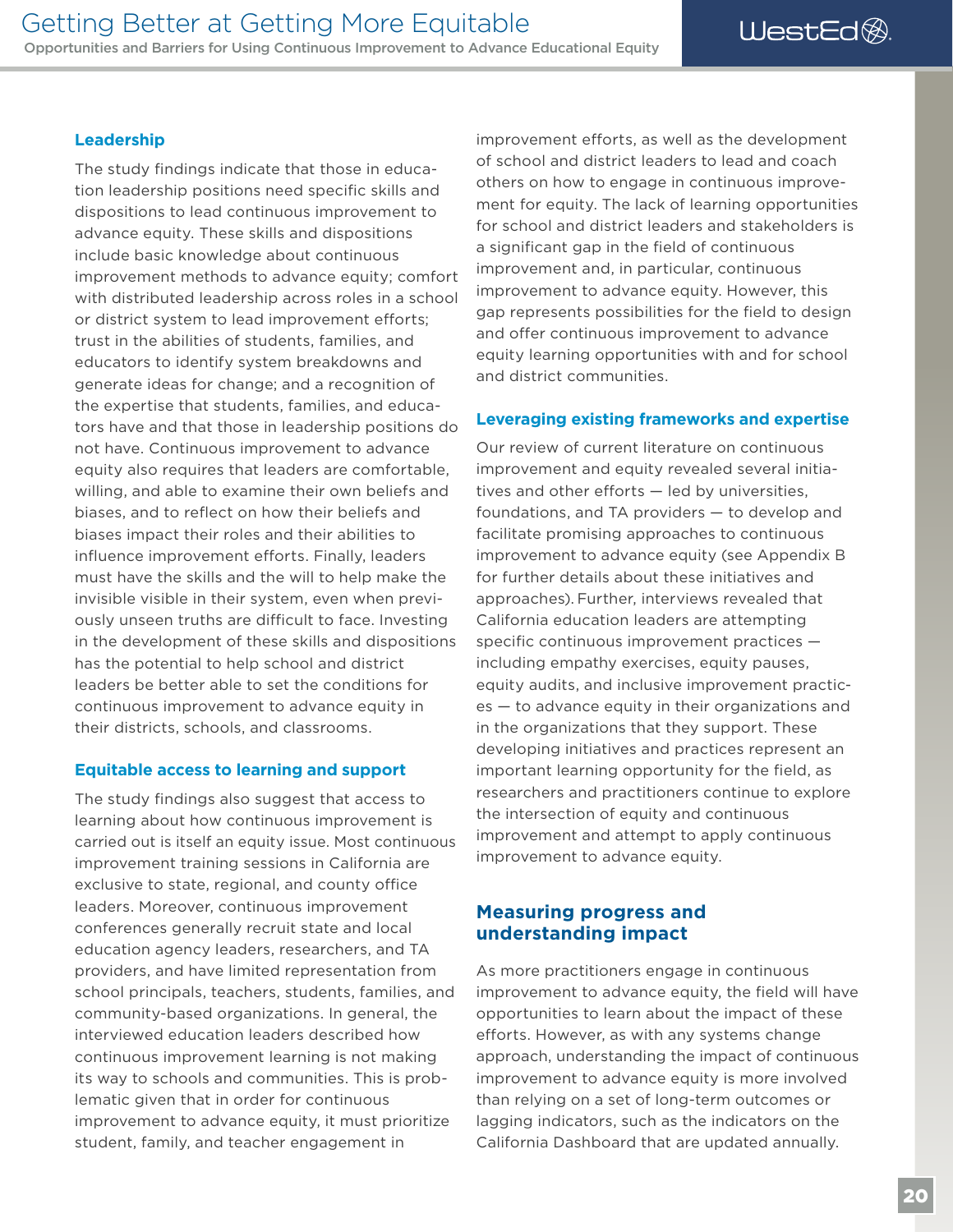<span id="page-24-0"></span>Understanding the full impact of these efforts on school and district systems requires looking beyond traditional indicators of school system success (e.g., standardized test scores), into more implicit indicators of system change, such as shifts in mental models and relationships, in addition to explicit indicators of change, such as shifts in policy and practice. Further, stakeholders who are typically left out of such discussions should be involved in the selection of meaningful measures, which ultimately reflect the values of the system. In general, the field has opportunities to design new ways of understanding the impact of school system change efforts, particularly efforts involving continuous improvement to advance equity.

There may also be opportunities to leverage existing measurement tools to capture data that refect progress related to equity-driven continuous improvement. California's current accountability system measures school and district progress across a range of state and local indicators. Some of these indicators, such as indicators of parent and family engagement and local climate, may provide insight into how school districts are using continuous improvement to advance equity. For example, after they have been refined, family engagement and local climate indicators could provide quantitative or qualitative data on how families and students are involved in system learning and change efforts. Further, these data may help county offices of education and other TA providers identify opportunities to support school districts with continuous improvement to advance equity.

#### **Providing diferentiated assistance**

California's system of support for school districts involves county offices of education providing diferentiated assistance to school districts that are struggling to meet the needs of their students. County office leaders are using continuous improvement methods to support school districts with improvement efforts, and some county leaders are beginning to consider how they might apply a more explicit equity lens to their continuous improvement efforts with districts.

Accordingly, there are opportunities to support county leaders and other TA providers throughout the system to learn with and from one another about equity-driven continuous improvement practices, and about how these practices can be used to support California's school districts. As part of this work, system leaders can begin to develop and test strategies and tools for more meaningfully integrating equity into continuous improvement work so that promising approaches can be shared and tested more broadly across the state. Otherwise, the way in which diferentiated assistance has been developed risks using merely technical approaches to continuous improvement, which may undermine these approaches' impact on equity.

#### **Future research**

This study explored how California education system leaders and TA providers are thinking about and applying continuous improvement to advance equity practices. However, we still know little about how equity-driven continuous improvement is experienced in schools and districts, including how students, families, educators, and school leaders experience it. Additionally, little is known about the impacts of equity-driven continuous improvement practices in schools and districts, including how these practices might be contributing to shifts in mental models, relationships, power dynamics, and practices in schools. Further research is needed to understand school- and district-based experiences and impacts, and to deepen understanding of the efectiveness of the existing initiatives and promising practices identified in this study.

#### **Equity-driven continuous improvement, or continuous improvement done well**

Finally, a foundational question that arose from this study was whether there is a need to define and explore a new or diferent approach to improvement — what one might term "equitydriven continuous improvement" — that extends beyond the existing processes, practices, tools, and mindsets of a continuous improvement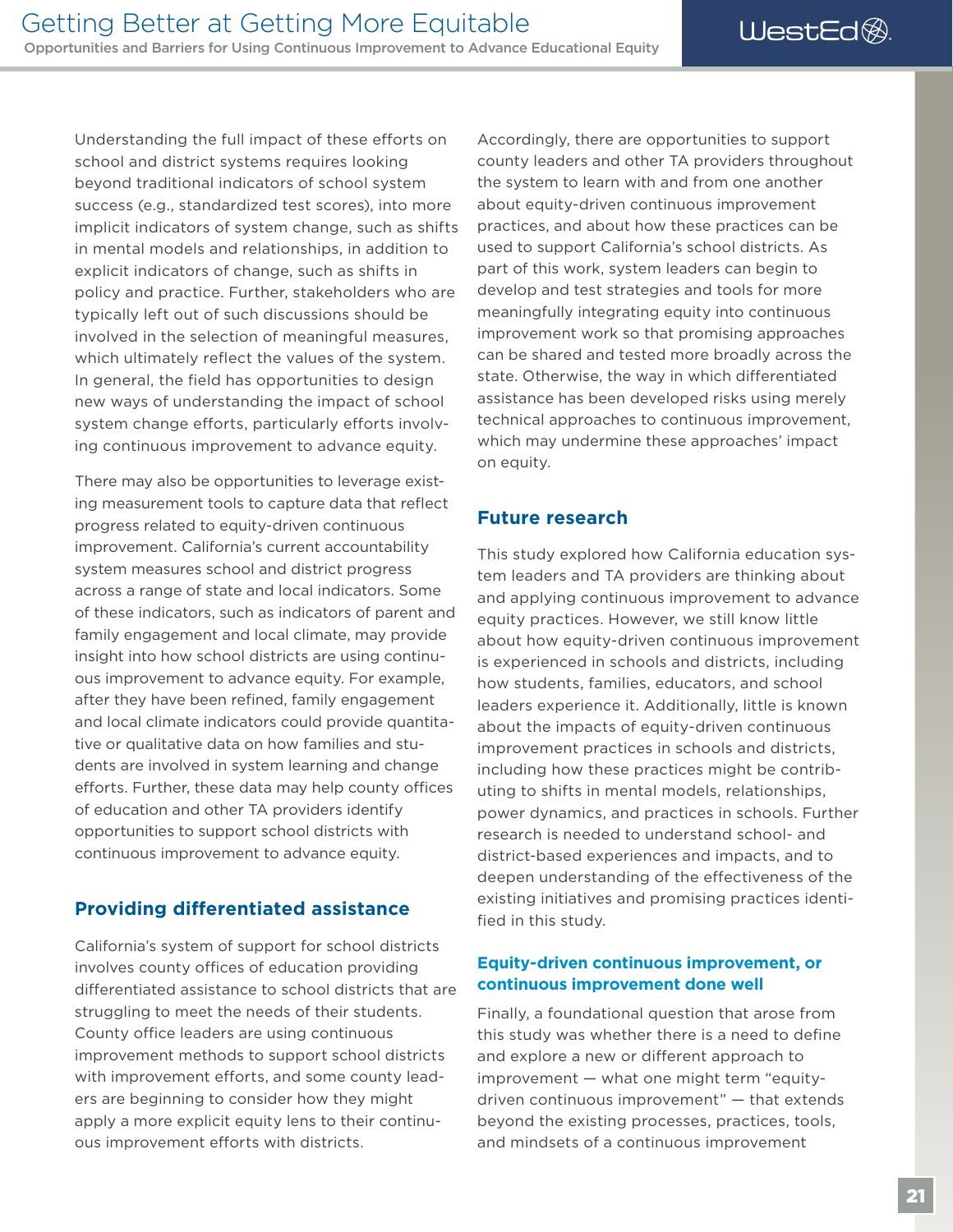approach to more efectively address inequities in the education system. In other words, if continuous improvement is enacted as intended, is it sufficient to address persistent inequities in education systems — including structural racism and the marginalization of certain student groups — that lead to unequal outcomes, or is something more needed?

If current continuous improvement approaches are inherently insufficient for understanding and dismantling persistent inequities in education systems, then further research and practice is necessary in order to construct and refine approaches and practices that are specifically focused on equity-driven continuous improvement. For example, the barriers and challenges identifed by the interviewees in this study suggest the need for practices that go beyond the standard continuous improvement sphere, including work to confront one's own biases, and learning to lead potentially challenging and emotionally fraught conversations about race.

On the other hand, our interviews also revealed some promising practices that organizations are using to advance educational equity through a continuous improvement approach. Two of these practices — disaggregating data by student groups and conducting empathy interviews — could be considered core practices of continuous improvement. In other words, perhaps the shortfalls in current efforts to address educational equity through a continuous improvement approach are due to deficiencies in how these practices are applied across the state, rather than deficiencies in the practices or in the approach.

Taken as a whole, the interviews suggest that equity-driven continuous improvement necessitates that system leaders build on a foundational principle of continuous improvement — that systems are designed to produce the outcomes they get — by developing intentional practices that allow for more meaningful integration of equity work and continuous improvement. Further study on this topic provides an opportunity to interrogate more deeply the need to define and develop a new approach to "equity-driven continuous improvement" or to strengthen existing continuous improvement approaches to ensure educational equity for all students.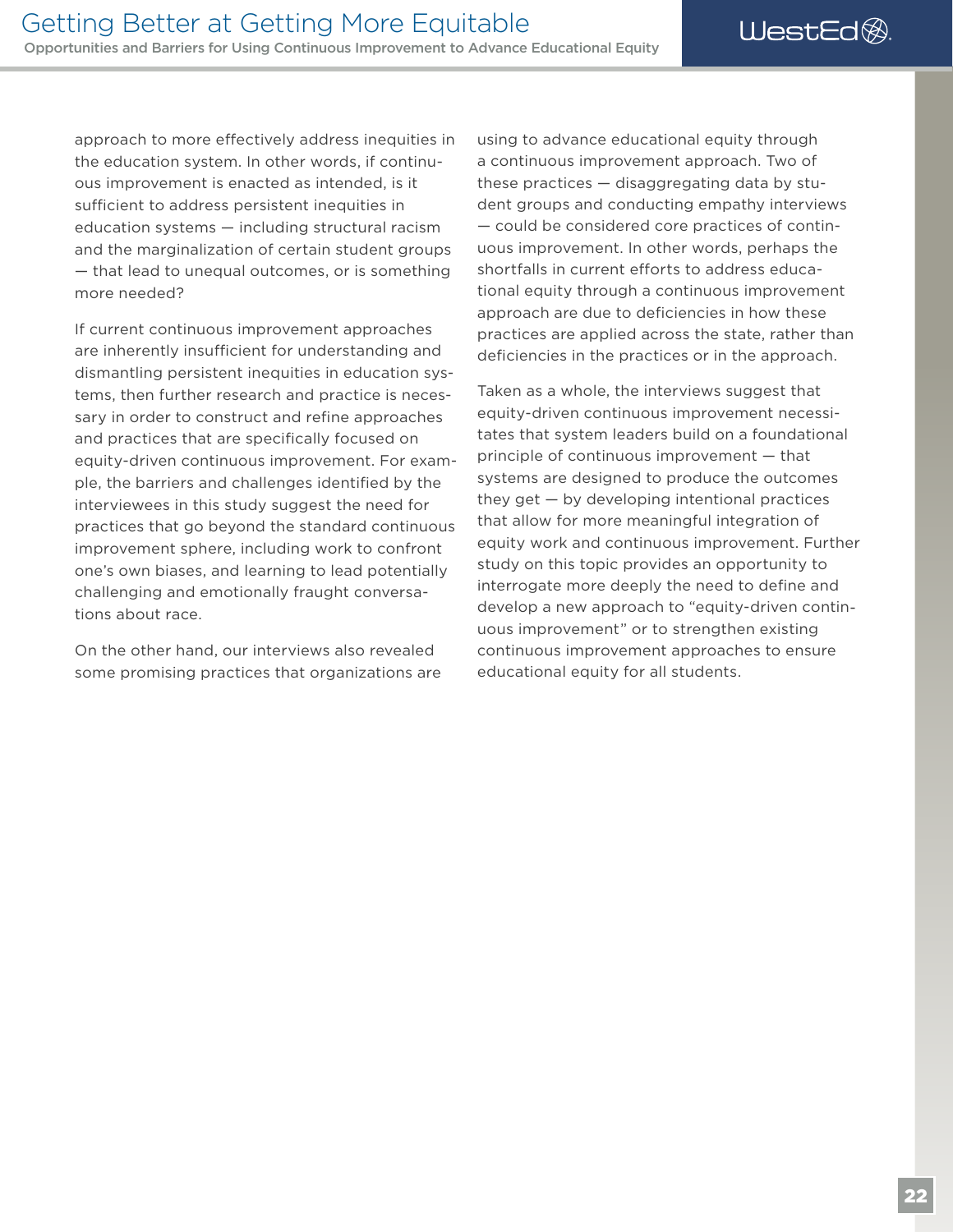### <span id="page-26-0"></span>References

Adamson, F., & Darling-Hammond, L. (2011). *Speaking of salaries: What it will take to get qualifed, efective teachers in all communities*. Center for American Progress.

Bang, M., & Vossoughi, S. (2016). Participatory design research and educational justice: Studying learning and relations within social change making. *Cognition and Instruction, 34*(3), 173–193.

[videos/anthony-bryks-2017-summit-keynote-video/](https://www.carnegiefoundation.org/resources/videos/anthony-bryks-2017-summit-keynote-video/)<br>Bryk, A. S., Gomez, L., Grunow, A., & LeMahieu, Bryk, A. (2017). *Redressing inequities: An aspiration in search of a method* [Video]. Carnegie Foundation for the Advancement of Teaching. [https://www.carnegiefoundation.org/resources/](https://www.carnegiefoundation.org/resources/videos/anthony-bryks-2017-summit-keynote-video/)

P. (2015). *Learning to improve: How America's schools can get better at getting better.* Harvard Education Publishing.

Bryk, A. S., & Schneider, B. (2003). Trust in schools: A core resource for school reform. *Creating Caring Schools, 60*(6), 40–45.

Cardichon, J., Darling-Hammond, L., Yang, M., Scott, C., Shields, P. M., & Burns, D. (2020). *Inequitable opportunity to learn: Student access to certifed and experienced teachers*. Learning Policy Institute.

California Department of Education. (2017). *California school dashboard*. [https://www.](https://www.caschooldashboard.org/) [caschooldashboard.org/](https://www.caschooldashboard.org/)

California Department of Education. (n.d.). *California's system of support.* [https://www.cde.](https://www.cde.ca.gov/sp/sw/t1/csss.asp) [ca.gov/sp/sw/t1/csss.asp](https://www.cde.ca.gov/sp/sw/t1/csss.asp)

Continuous Improvement for Equity Project. (n.d.). *Continuous improvement for equity*. [https://](https://nsiexchange.org/ci-for-equity/)  [nsiexchange.org/ci-for-equity/](https://nsiexchange.org/ci-for-equity/)

DiAngelo, R. (2011). White fragility. *International Journal of Critical Pedagogy, 3*(3), 54–70.

Education Trust West. (2019). *San Rafael City Schools educational equity audit (EEA)*. [https://](https://www.marinpromisepartnership.org/wp-content/uploads/2019/10/SRCS-EEA-Report-Final_REPORT-ONLY.pdf)  [www.marinpromisepartnership.org/wp-content/](https://www.marinpromisepartnership.org/wp-content/uploads/2019/10/SRCS-EEA-Report-Final_REPORT-ONLY.pdf) [uploads/2019/10/SRCS-EEA-Report-Final\\_](https://www.marinpromisepartnership.org/wp-content/uploads/2019/10/SRCS-EEA-Report-Final_REPORT-ONLY.pdf)  [REPORT-ONLY.pdf](https://www.marinpromisepartnership.org/wp-content/uploads/2019/10/SRCS-EEA-Report-Final_REPORT-ONLY.pdf)

equityXdesign. (2016, November 15). Racism and inequity are products of design. They can be redesigned. *Medium*. [https://medium.com/equity](https://medium.com/equity-design/racism-and-inequity-are-products-of-design-they-can-be-redesigned-12188363cc6a)[design/racism-and-inequity-are-products-of-design](https://medium.com/equity-design/racism-and-inequity-are-products-of-design-they-can-be-redesigned-12188363cc6a)[they-can-be-redesigned-12188363cc6a](https://medium.com/equity-design/racism-and-inequity-are-products-of-design-they-can-be-redesigned-12188363cc6a)

Filardo, M., Vincent, J., Sung, P., & Stein, T. (2006). *Growth and disparity: A decade of U.S. public school construction*. 21st Century School Fund.

Fullan, M., Rincón-Gallardo, S., & Gallagher, M. J. (2019). *Learning is the work: California's Golden Opportunity.* Motion Leadership*.* [https://](https://michaelfullan.ca/wp-content/uploads/2019/06/19_Californias-Golden-Opportunity-Learning-is-the-Work.June3_.pdf)  [michaelfullan.ca/wp-content/](https://michaelfullan.ca/wp-content/uploads/2019/06/19_Californias-Golden-Opportunity-Learning-is-the-Work.June3_.pdf) [uploads/2019/06/19\\_Californias-Golden-](https://michaelfullan.ca/wp-content/uploads/2019/06/19_Californias-Golden-Opportunity-Learning-is-the-Work.June3_.pdf)[Opportunity-Learning-is-the-Work.June3\\_.pdf](https://michaelfullan.ca/wp-content/uploads/2019/06/19_Californias-Golden-Opportunity-Learning-is-the-Work.June3_.pdf)

 [deck\\_2018\\_fnal\\_sm+%282%29.pdf](https://static1.squarespace.com/static/57c6b79629687fde090a0fdd/t/5b19b2f2aa4a99e99b26b6bb/1528410876119/dschool_bootleg_deck_2018_final_sm+%282%29.pdf) Hasso Plattner Institute of Design at Stanford University. (2010). *Design thinking bootleg*. [https://static1.squarespace.com/static/](https://static1.squarespace.com/static/57c6b79629687fde090a0fdd/t/5b19b2f2aa4a99e99b26b6bb/1528410876119/dschool_bootleg_deck_2018_final_sm+%282%29.pdf)  [57c6b79629687fde090a0fdd/t/5b19b2f2aa4a9](https://static1.squarespace.com/static/57c6b79629687fde090a0fdd/t/5b19b2f2aa4a99e99b26b6bb/1528410876119/dschool_bootleg_deck_2018_final_sm+%282%29.pdf)  [9e99b26b6bb/1528410876119/dschool\\_bootleg\\_](https://static1.squarespace.com/static/57c6b79629687fde090a0fdd/t/5b19b2f2aa4a99e99b26b6bb/1528410876119/dschool_bootleg_deck_2018_final_sm+%282%29.pdf)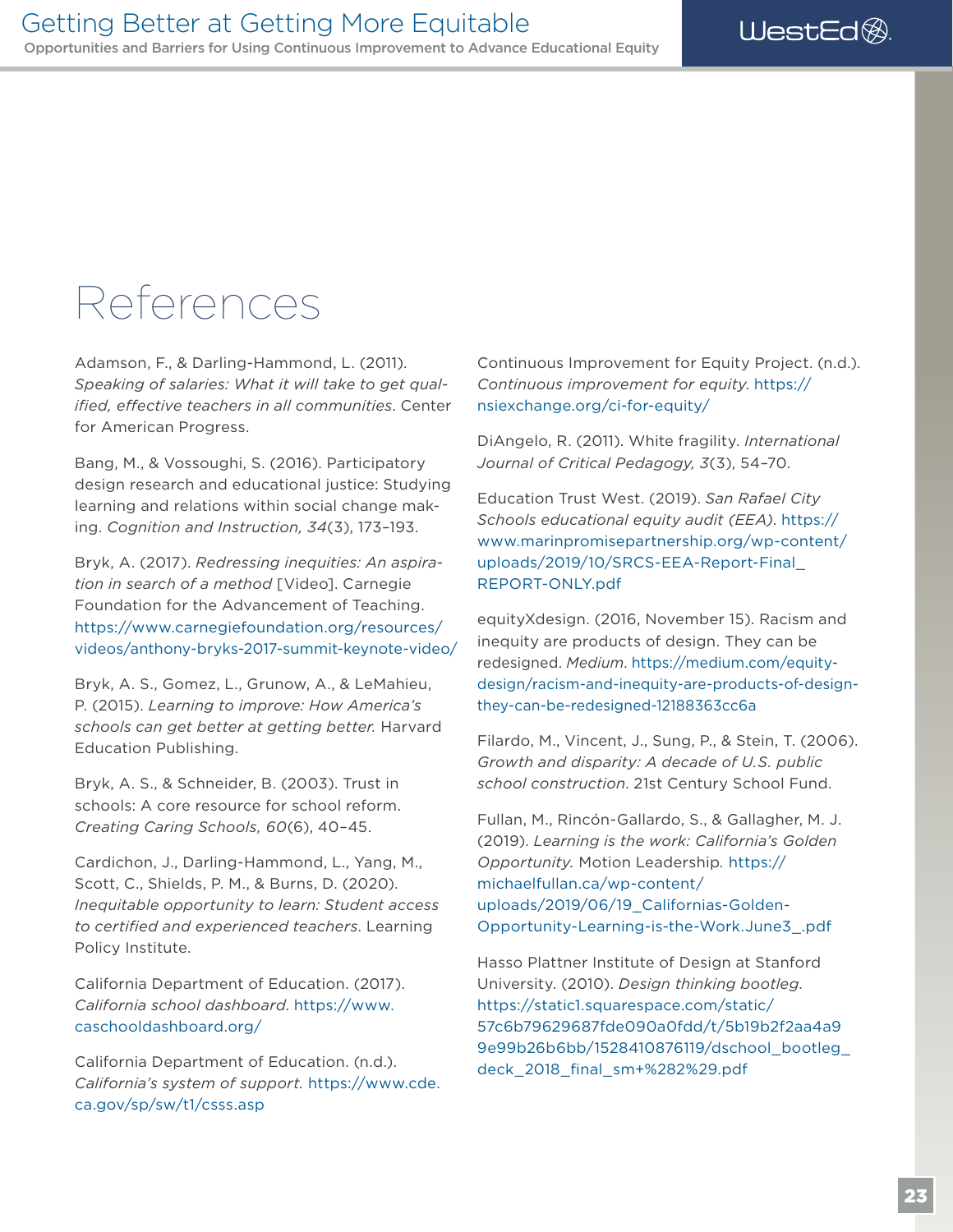Hough, H., Willis, J., Grunow, A., Krausen, K., Kwon, S., Mulfnger, L., & Park, S. (2017). *Continuous improvement in practice*. Policy Analysis for California Education. [https://www.](https://www.edpolicyinca.org/sites/default/files/CI%20in%20Pratice.pdf)  [edpolicyinca.org/sites/default/fles/CI%20in%20](https://www.edpolicyinca.org/sites/default/files/CI%20in%20Pratice.pdf) [Pratice.pdf](https://www.edpolicyinca.org/sites/default/files/CI%20in%20Pratice.pdf)

Ishimaru, A. M., Rajendran, A., Montano Nolan, C., & Bang, M. (2018). Community design circles: Co-designing justice and wellbeing in familycommunity-research partnerships. *Journal of Family Diversity in Education, 3*(2), 38–63.

Kahn, W. A. (1990). Psychological conditions of personal engagement and disengagement at work. *Academy of Management Journal, 33(*4), 692–724.

Kania, J., Kramer, M., & Senge, P. (2018). *The water of systems change*. FSG. [https://www.fsg.org/](https://www.fsg.org/publications/water_of_systems_change) [publications/water\\_of\\_systems\\_change](https://www.fsg.org/publications/water_of_systems_change) 

Lawrence, K., & Keleher, T. (2004, November). *Chronic disparity: Strong and pervasive evidence of racial inequalities*. Paper presented at the Race & Public Policy Conference, Berkeley, CA. [https://www.racialequitytools.org/resourcefles/](https://www.racialequitytools.org/resourcefiles/Definitions-of%20Racism.pdf) [Defnitions-of%20Racism.pdf](https://www.racialequitytools.org/resourcefiles/Definitions-of%20Racism.pdf)

Lee, A., & Riordan, M. (2018, August 17). Using continuous improvement to disrupt inequity and promote deeper learning. *Education Week*. [http://](http://blogs.edweek.org/edweek/learning_deeply/2018/08/looking_back_looking_ahead_using_a_continuous_improvement_cycle_to_disrupt_inequity_and_promote_deep.html?override=web)  [blogs.edweek.org/edweek/learning\\_deeply/](http://blogs.edweek.org/edweek/learning_deeply/2018/08/looking_back_looking_ahead_using_a_continuous_improvement_cycle_to_disrupt_inequity_and_promote_deep.html?override=web)  [2018/08/looking\\_back\\_looking\\_ahead\\_using\\_a\\_](http://blogs.edweek.org/edweek/learning_deeply/2018/08/looking_back_looking_ahead_using_a_continuous_improvement_cycle_to_disrupt_inequity_and_promote_deep.html?override=web)  continuous improvement cycle to disrupt [inequity\\_and\\_promote\\_deep.html?override=web](http://blogs.edweek.org/edweek/learning_deeply/2018/08/looking_back_looking_ahead_using_a_continuous_improvement_cycle_to_disrupt_inequity_and_promote_deep.html?override=web)

Lewis, A. E., & Diamond, J. B. (2015). *Despite the best intentions: How racial inequality thrives in good schools*. Oxford University Press.

Mid-Atlantic Equity Consortium. (2020). *Resources*. <https://maec.org/res/tools/>

Morgan, I., & Amerikaner, A. (2018). *An analysis of school funding equity across the U.S. and within each state*. Education Trust. [https://edtrust.org/](https://edtrust.org/resource/funding-gaps-2018/) [resource/funding-gaps-2018/](https://edtrust.org/resource/funding-gaps-2018/) 

National Equity Project. (n.d.). *Liberatory design*. [https://nationalequityproject.org/services/](https://nationalequityproject.org/services/liberatory-design)  [liberatory-design](https://nationalequityproject.org/services/liberatory-design) 

O'Day, J., & Smith, M. S. (2019). *Opportunity for all: A framework for quality and equality in education*. Harvard Education Press.

Park, S., Hironaka, S., Carver, P., & Nordstrum, L. (2013). *Continuous improvement in education*. The Carnegie Foundation for the Advancement of Teaching. [https://www.carnegiefoundation.org/](https://www.carnegiefoundation.org/wp-content/uploads/2014/09/carnegie-foundation_continuous-improvement_2013.05.pdf)  [wp-content/uploads/2014/09/carnegie](https://www.carnegiefoundation.org/wp-content/uploads/2014/09/carnegie-foundation_continuous-improvement_2013.05.pdf)[foundation\\_continuous-improvement\\_2013.05.pdf](https://www.carnegiefoundation.org/wp-content/uploads/2014/09/carnegie-foundation_continuous-improvement_2013.05.pdf) 

Petek, G. (2020). *Narrowing California's K*–*12 student achievement gaps.* California State Legislature, Legislative Analyst's Office. https:// [lao.ca.gov/Publications/Report/4144](https://lao.ca.gov/Publications/Report/4144)

Plank, D. N., O'Day, J. A., & Cottingham, B. (2018). *Getting down to facts II: Building a system of support for school improvement*. Stanford University and Policy Analysis for California Education. [https://www.gettingdowntofacts.com/sites/](https://www.gettingdowntofacts.com/sites/default/files/2018-09/GDTFII_Report_Plank.pdf) [default/fles/2018-09/GDTFII\\_Report\\_Plank.pdf](https://www.gettingdowntofacts.com/sites/default/files/2018-09/GDTFII_Report_Plank.pdf)

Singleton, G. E., & Linton, C. (2006). *Courageous*  conversations about race: A field guide for achiev*ing equity in schools*. Corwin Press.

Skaggs, P. (2018). Design thinking: Empathy through observation, experience, and inquiry. In E. Langran & J. Borup (Eds.), *Proceedings of Society for Information Technology & Teacher Education International Conference* (pp. 1168–1172). Association for the Advancement of Computing in Education.

Stanford d.school. (n.d.). *Liberatory design cards*. [https://dschool.stanford.edu/resources/](https://dschool.stanford.edu/resources/liberatory-design-cards) [liberatory-design-cards](https://dschool.stanford.edu/resources/liberatory-design-cards) 

Tatum, B. D. (2008). *Can we talk about race? And other conversations in an era of school resegregation*. Beacon Press.

Urban Institute. (n.d.). *Structural racism in America*. [https://www.urban.org/features/](https://www.urban.org/features/structural-racism-america) [structural-racism-america](https://www.urban.org/features/structural-racism-america)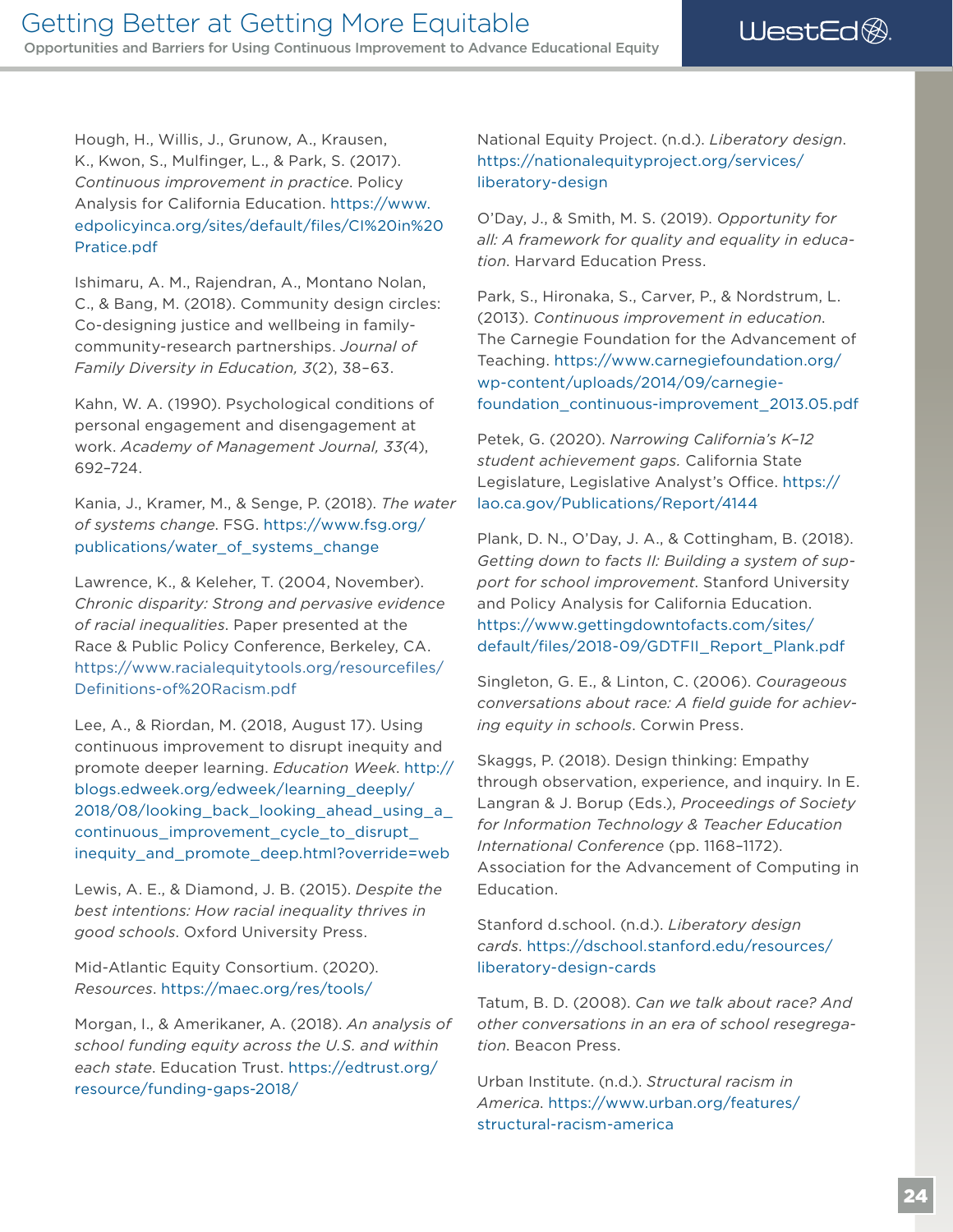U.S. Department of Education Office for Civil Rights. (2014). *Civil Rights Data Collection data snapshot: College and career readiness*. [https://](https://ocrdata.ed.gov/Downloads/CRDC-College-and-Career-Readiness-Snapshot.pdf)  [ocrdata.ed.gov/Downloads/CRDC-College-and-](https://ocrdata.ed.gov/Downloads/CRDC-College-and-Career-Readiness-Snapshot.pdf)[Career-Readiness-Snapshot.pdf](https://ocrdata.ed.gov/Downloads/CRDC-College-and-Career-Readiness-Snapshot.pdf)

Vaught, S. E., & Castagno, A. E. (2008). "I don't think I'm a racist": Critical race theory, teacher attitudes, and structural racism. *Race Ethnicity and Education, 11*(2), 95–113. [https://doi.](https://doi.org/10.1080/13613320802110217)  [org/10.1080/13613320802110217](https://doi.org/10.1080/13613320802110217)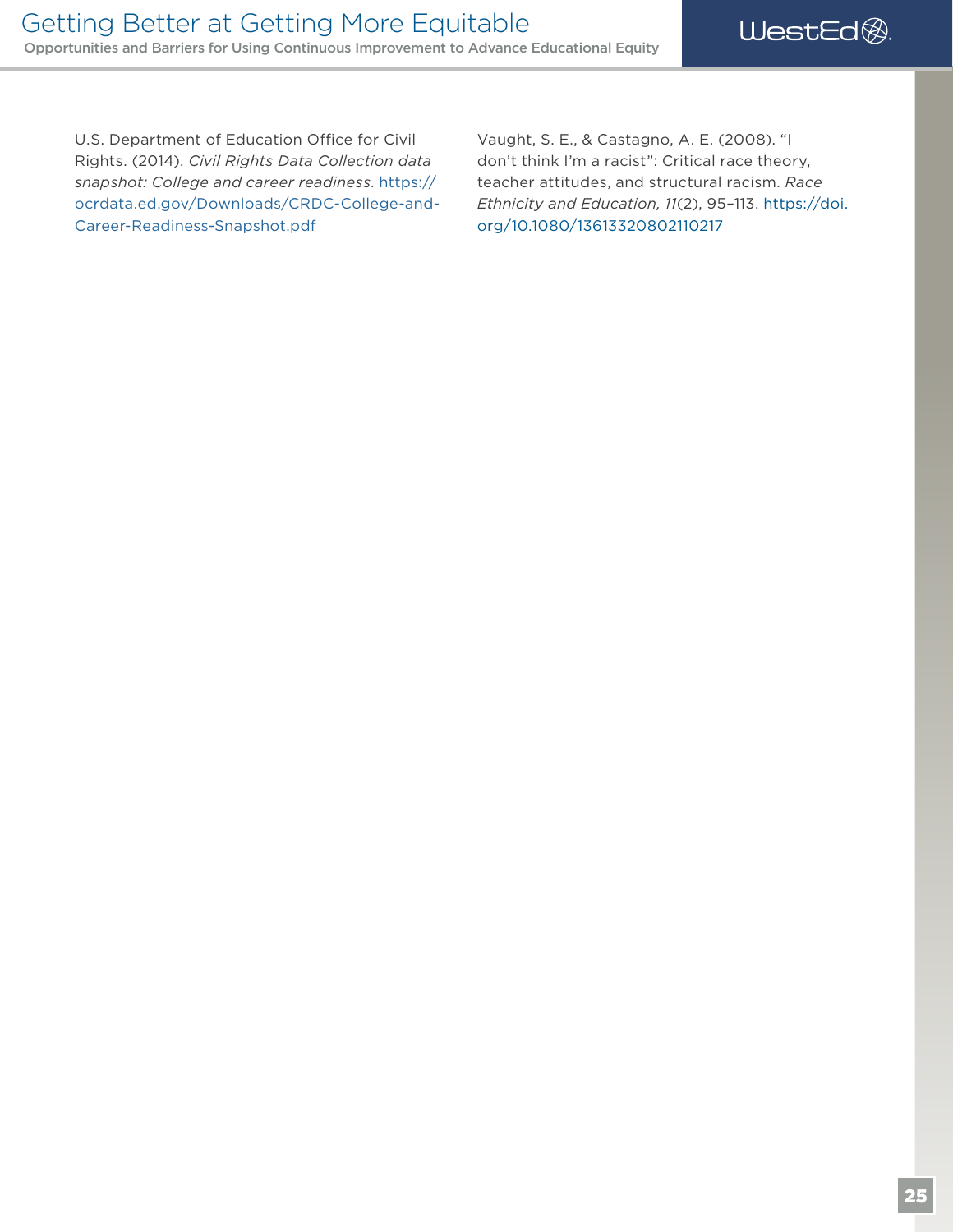### <span id="page-29-0"></span>Appendix A. Methodology

#### **Identifying and recruiting interview participants**

Given that the topic of interest involves specialized knowledge and particular experience, the WestEd team was intentional in selecting 21 participants who represented a variety of education entities and regions across California.

The team first developed a list of potential interviewees, based on the team's knowledge of organizations and individuals that are actively involved in continuous improvement and implementation of education equity efforts. The list of potential

interviewees included education leaders from state-level agencies, county offices of education, districts, schools, community-based organizations, and TA providers (see Table A1). The county offices of education represented areas with varying population densities and included one large county, five medium-size counties, and two small counties.

The WestEd team also used a snowball sampling method, by recruiting additional participants that interviewees recommended. The team included in its interview protocol a question asking interviewees for recommendations of individuals to interview.

| <b>Education Entity</b>     | Number of<br><b>Participants</b> |
|-----------------------------|----------------------------------|
| CBOs/TA providers           | 6                                |
| Schools                     | 3                                |
| County offices of education | 9                                |
| <b>Districts</b>            |                                  |
| State-level agencies        | 2                                |
| Total                       | 21                               |

#### **Table A1. Number of participants, by education entity**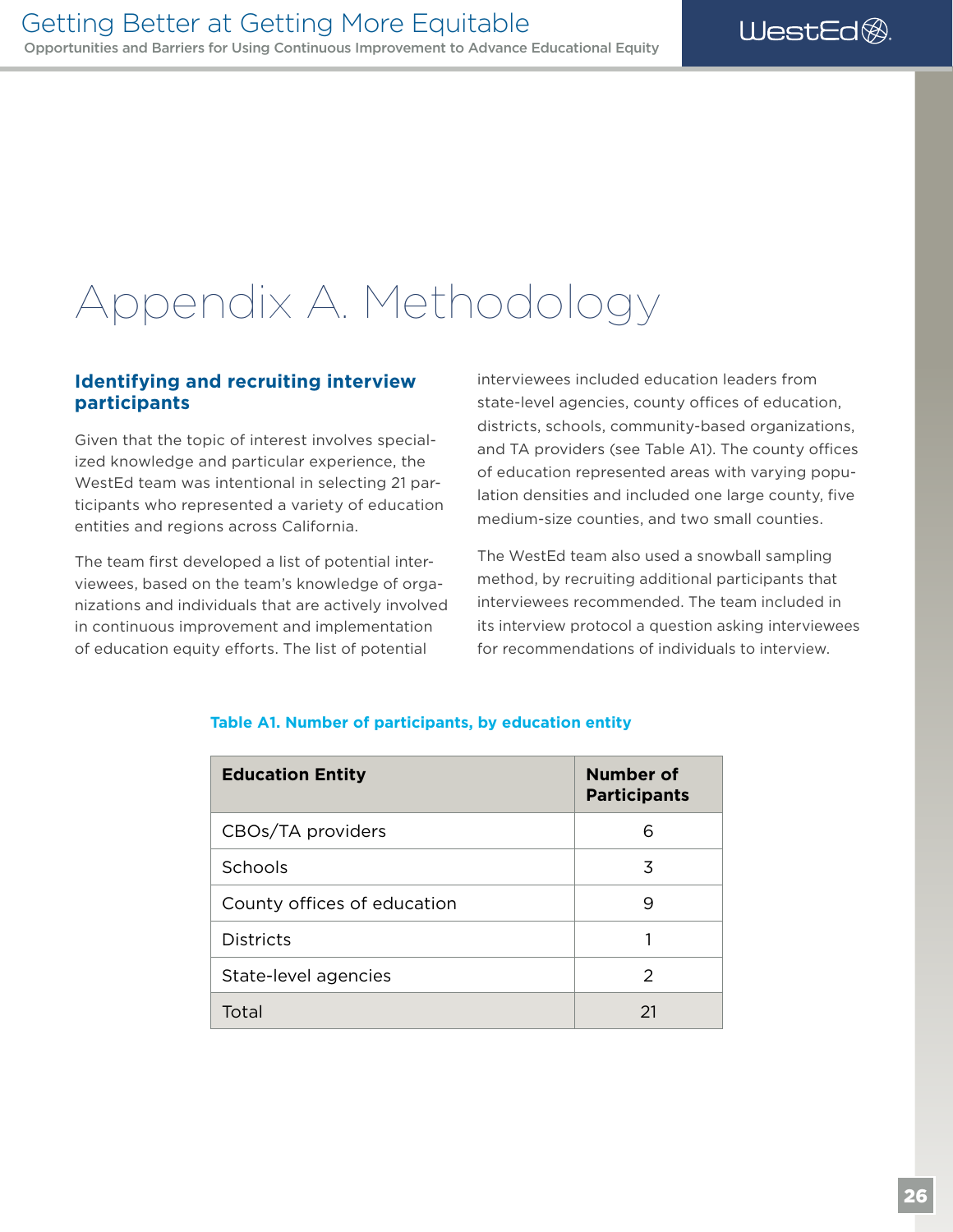#### <span id="page-30-0"></span>**Interview procedure**

An email invitation was sent to the identifed education leaders, to introduce the study and to invite them to participate in an individual hour-long interview in which they would be asked questions regarding their experiences with taking a continuous improvement approach to support their education equity efforts. Once participants agreed to take part in the interview, they were emailed a calendar invite with a link to participate in the virtual interview, which took place through the Zoom videoconferencing platform. Interview questions were shared with participants beforehand upon their request.

Anonymity and confdentiality were established to provide a space in which interviewees could speak freely and openly. Interviews were recorded and transcribed. Two WestEd team members were part of each interview. One team member asked the questions, while the other took notes; team members sometimes alternated between asking questions and taking notes. Notes were taken in shorthand, and were verifed for use in this paper by referring back to the audio or video recording.

#### **Interview protocol**

The interview protocol was developed by the WestEd team after they conducted a literature review on continuous improvement and education equity. Fifteen questions were developed, and the questions were segmented into four categories:

1. **Background:** Participants were asked about their experiences using continuous improvement for educational equity.

- 2. **Defning educational equity and continuous improvement:** Participants were asked to define educational equity and continuous improvement in their own words.
- 3. **Applying continuous improvement for educational equity:** Participants were asked to describe how they take a continuous improvement approach to address educational inequity issues.
- 4. **Learning and building capacity to use continuous improvement for educational equity:** Participants were asked about challenges and about their advice for others who want to take a continuous improvement approach to education equity.

#### **Data analysis**

The WestEd team took a thematic coding approach to analyzing the interview transcripts to understand the extent to which interviewees' organizations were addressing educational equity through continuous improvement; interviewees' beliefs in the potential of continuous improvement to address educational equity; and the current opportunities and shortfalls of using continuous improvement to address educational equity. The interview notes for each question were divided among the WestEd team for analysis, and each question was analyzed by two members of the team. Quotes used in this paper were verifed against the recordings or transcripts, to ensure that they were used accurately and in context, as intended by the interviewees.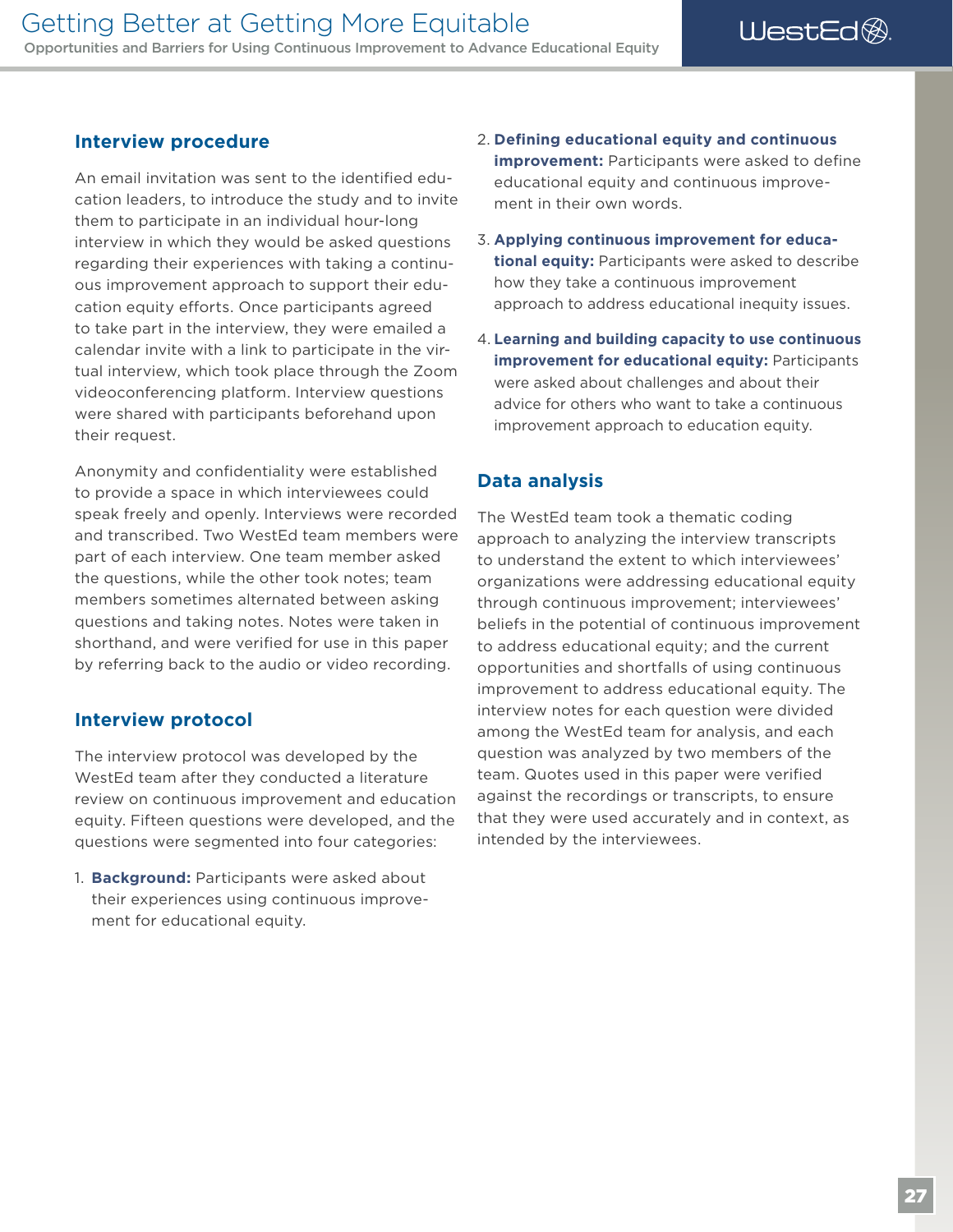### <span id="page-31-0"></span>Appendix B. Current Initiatives and Approaches That Bridge Continuous Improvement and Equity

Research on the use of continuous improvement to advance educational equity is currently limited. This appendix provides a brief outline of initiatives and approaches from the literature review that either define continuous improvement and educational equity or make connections between continuous improvement and educational equity. Some of the notable literature on this topic comes from recent initiatives and approaches attempting to connect continuous improvement and equity.

#### **Continuous Improvement for Equity Project**

There is not yet a substantial amount of literature connecting continuous improvement and equity. One notable exception is the work stemming from the Continuous Improvement for Equity Project, an effort funded by the Bill & Melinda Gates Foundation and led by national leaders in the felds of diversity, equity, inclusion, and continuous improvement. This project was launched to address the concern that continuous improvement eforts will fail to address inequitable systems and that, like any processes, they have the potential to reproduce inequity. It has produced a set of critical inquiry questions and a collection of curated tools to help educators and stakeholders lead efforts in continuous improvement to advance equity. The critical inquiry questions align with various steps in the continuous improvement process, drafted

through an equity lens (Continuous Improvement for Equity Project, n.d.).

#### **Merging design thinking with equity work**

In the literature review, we encountered three approaches or initiatives that merge design thinking with equity work. Although design thinking is distinct from continuous improvement, we discuss these approaches and initiatives because there is a connection between these two areas of work — notably, continuous improvement methods incorporate many design thinking tools, strategies, and approaches.

#### **Liberatory Design Framework**

The Liberatory Design Framework, developed through a partnership between the National Equity Project and Stanford d.school's K12 Lab (National Equity Project, n.d.), uses design thinking to explore power imbalances and inequitable structures that currently exist within systems. In this approach, system designers and leaders must recognize the inequitable structures that are already in place — such as educational tracks, assimilationist curricula, and inequitable resource distribution — in order to redesign systems to achieve more equitable outcomes (Stanford d.School, n.d.). The Liberatory Design Framework